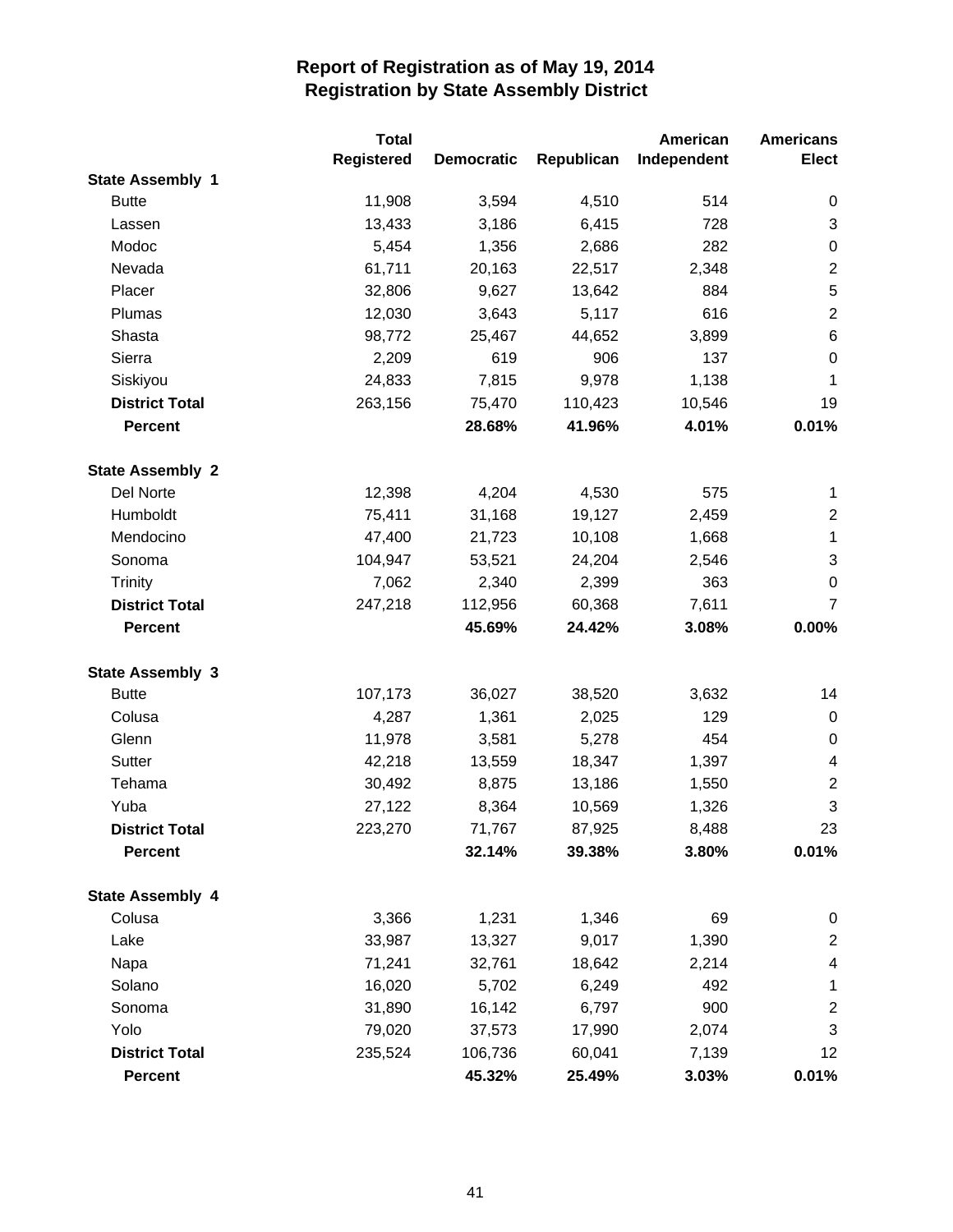|                         |       |             | Peace and        |                  | No Party          |
|-------------------------|-------|-------------|------------------|------------------|-------------------|
|                         | Green | Libertarian | Freedom          | Other            | <b>Preference</b> |
| <b>State Assembly 1</b> |       |             |                  |                  |                   |
| <b>Butte</b>            | 151   | 128         | 65               | 169              | 2,777             |
| Lassen                  | 41    | 101         | 43               | 74               | 2,842             |
| Modoc                   | 25    | 45          | 12               | $\boldsymbol{9}$ | 1,039             |
| Nevada                  | 1,430 | 689         | 164              | 140              | 14,258            |
| Placer                  | 305   | 416         | 107              | 132              | 7,688             |
| Plumas                  | 85    | 102         | 40               | 1                | 2,424             |
| Shasta                  | 465   | 937         | 324              | 390              | 22,632            |
| Sierra                  | 23    | 29          | 5                | 47               | 443               |
| Siskiyou                | 202   | 276         | 89               | 58               | 5,276             |
| <b>District Total</b>   | 2,727 | 2,723       | 849              | 1,020            | 59,379            |
| <b>Percent</b>          | 1.04% | 1.03%       | 0.32%            | 0.39%            | 22.56%            |
| <b>State Assembly 2</b> |       |             |                  |                  |                   |
| Del Norte               | 106   | 115         | 50               | 172              | 2,645             |
| Humboldt                | 2,809 | 775         | 318              | 212              | 18,541            |
| Mendocino               | 1,806 | 443         | 280              | 189              | 11,182            |
| Sonoma                  | 1,694 | 803         | 293              | 398              | 21,485            |
| Trinity                 | 110   | 96          | 31               | 95               | 1,628             |
| <b>District Total</b>   | 6,525 | 2,232       | 972              | 1,066            | 55,481            |
| <b>Percent</b>          | 2.64% | 0.90%       | 0.39%            | 0.43%            | 22.44%            |
| <b>State Assembly 3</b> |       |             |                  |                  |                   |
| <b>Butte</b>            | 1,300 | 1,106       | 440              | 1,518            | 24,616            |
| Colusa                  | 10    | 18          | $\boldsymbol{9}$ | 1                | 734               |
| Glenn                   | 38    | 86          | 39               | 26               | 2,476             |
| Sutter                  | 125   | 270         | 147              | 711              | 7,658             |
| Tehama                  | 125   | 269         | 108              | 114              | 6,263             |
| Yuba                    | 137   | 245         | 93               | 35               | 6,350             |
| <b>District Total</b>   | 1,735 | 1,994       | 836              | 2,405            | 48,097            |
| <b>Percent</b>          | 0.78% | 0.89%       | 0.37%            | 1.08%            | 21.54%            |
| <b>State Assembly 4</b> |       |             |                  |                  |                   |
| Colusa                  | 10    | 16          | 5                | $\mathbf{1}$     | 688               |
| Lake                    | 495   | 390         | 182              | 71               | 9,113             |
| Napa                    | 805   | 503         | 205              | 413              | 15,694            |
| Solano                  | 51    | 110         | 34               | 75               | 3,306             |
| Sonoma                  | 446   | 246         | 105              | 142              | 7,110             |
| Yolo                    | 888   | 615         | 269              | 272              | 19,336            |
| <b>District Total</b>   | 2,695 | 1,880       | 800              | 974              | 55,247            |
| Percent                 | 1.14% | 0.80%       | 0.34%            | 0.41%            | 23.46%            |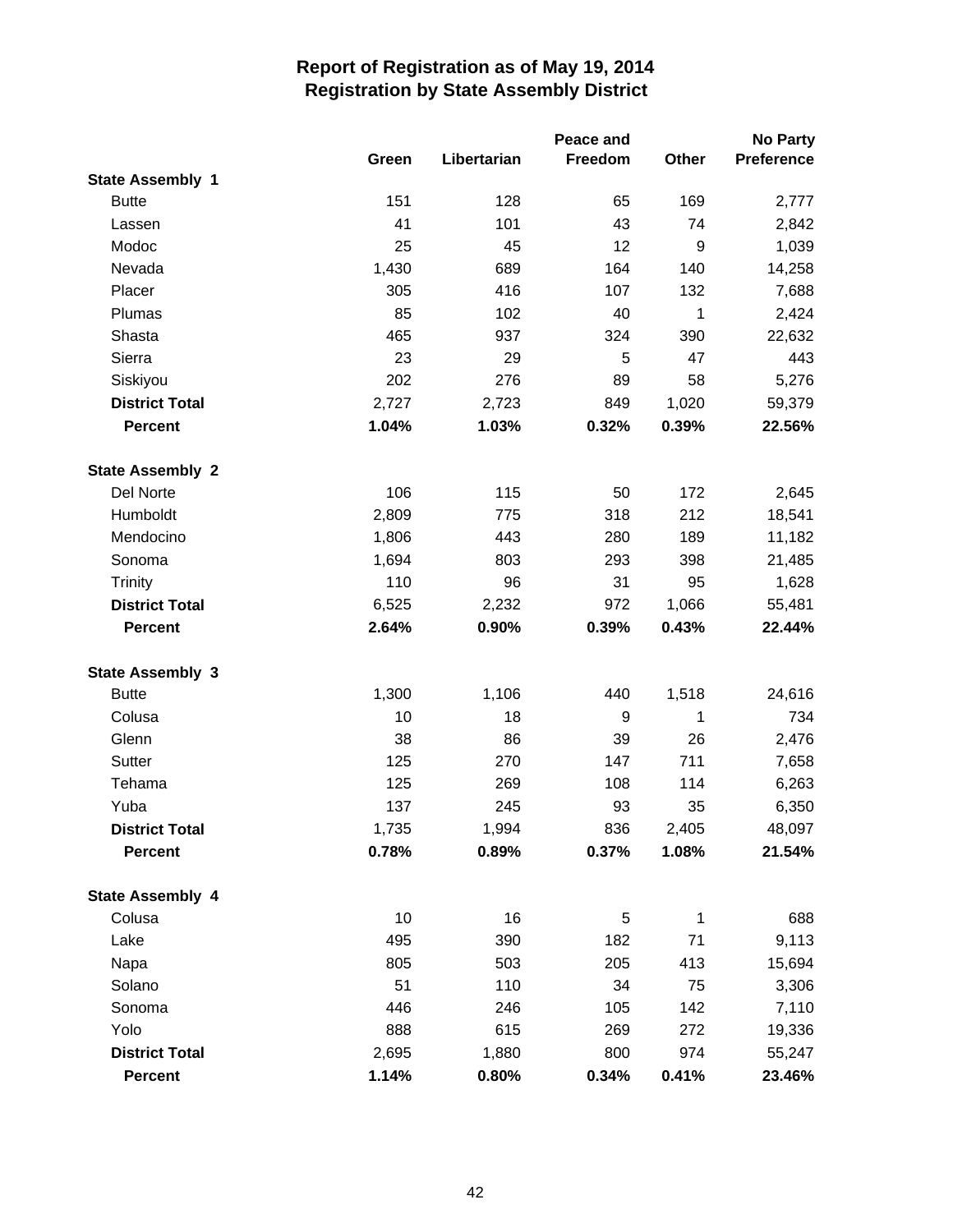|                          | <b>Total</b> |                   |            | American    | <b>Americans</b>         |
|--------------------------|--------------|-------------------|------------|-------------|--------------------------|
|                          | Registered   | <b>Democratic</b> | Republican | Independent | <b>Elect</b>             |
| <b>State Assembly 5</b>  |              |                   |            |             |                          |
| Alpine                   | 766          | 284               | 231        | 30          | 0                        |
| Amador                   | 21,200       | 6,608             | 9,430      | 937         | $\mathbf{2}$             |
| Calaveras                | 27,263       | 8,324             | 11,456     | 1,284       | $\overline{\mathcal{A}}$ |
| El Dorado                | 69,704       | 21,104            | 27,986     | 2,989       | $\sqrt{2}$               |
| Madera                   | 52,817       | 17,573            | 22,907     | 1,664       | $\sqrt{3}$               |
| Mariposa                 | 10,574       | 3,109             | 4,654      | 477         | $\mathbf{1}$             |
| Mono                     | 5,802        | 1,912             | 2,017      | 245         | $\boldsymbol{0}$         |
| Placer                   | 12,893       | 3,769             | 5,572      | 325         | $\mathbf{1}$             |
| Tuolumne                 | 29,880       | 9,468             | 12,528     | 1,247       | $\mathbf 0$              |
| <b>District Total</b>    | 230,899      | 72,151            | 96,781     | 9,198       | 13                       |
| <b>Percent</b>           |              | 31.25%            | 41.91%     | 3.98%       | 0.01%                    |
| <b>State Assembly 6</b>  |              |                   |            |             |                          |
| El Dorado                | 37,240       | 9,628             | 18,218     | 1,327       | 3                        |
| Placer                   | 155,130      | 41,968            | 74,136     | 3,396       | 12                       |
| Sacramento               | 74,632       | 22,676            | 32,878     | 2,489       | $\overline{2}$           |
| <b>District Total</b>    | 267,002      | 74,272            | 125,232    | 7,212       | 17                       |
| <b>Percent</b>           |              | 27.82%            | 46.90%     | 2.70%       | 0.01%                    |
| <b>State Assembly 7</b>  |              |                   |            |             |                          |
| Sacramento               | 189,777      | 90,999            | 44,944     | 5,476       | 18                       |
| Yolo                     | 22,834       | 10,076            | 5,817      | 822         | $\mathbf 0$              |
| <b>District Total</b>    | 212,611      | 101,075           | 50,761     | 6,298       | 18                       |
| <b>Percent</b>           |              | 47.54%            | 23.88%     | 2.96%       | 0.01%                    |
| <b>State Assembly 8</b>  |              |                   |            |             |                          |
| Sacramento               | 237,599      | 95,973            | 84,182     | 7,354       | 18                       |
| <b>District Total</b>    | 237,599      | 95,973            | 84,182     | 7,354       | 18                       |
| <b>Percent</b>           |              | 40.39%            | 35.43%     | 3.10%       | 0.01%                    |
| <b>State Assembly 9</b>  |              |                   |            |             |                          |
| Sacramento               | 184,619      | 88,945            | 49,376     | 4,997       | 13                       |
| San Joaquin              | 32,930       | 9,941             | 16,189     | 961         | $\overline{2}$           |
| <b>District Total</b>    | 217,549      | 98,886            | 65,565     | 5,958       | 15                       |
| <b>Percent</b>           |              | 45.45%            | 30.14%     | 2.74%       | 0.01%                    |
| <b>State Assembly 10</b> |              |                   |            |             |                          |
| Marin                    | 148,762      | 80,848            | 26,537     | 3,274       | 6                        |
| Sonoma                   | 104,168      | 55,107            | 20,569     | 2,610       | 0                        |
| <b>District Total</b>    | 252,930      | 135,955           | 47,106     | 5,884       | 6                        |
| <b>Percent</b>           |              | 53.75%            | 18.62%     | 2.33%       | 0.00%                    |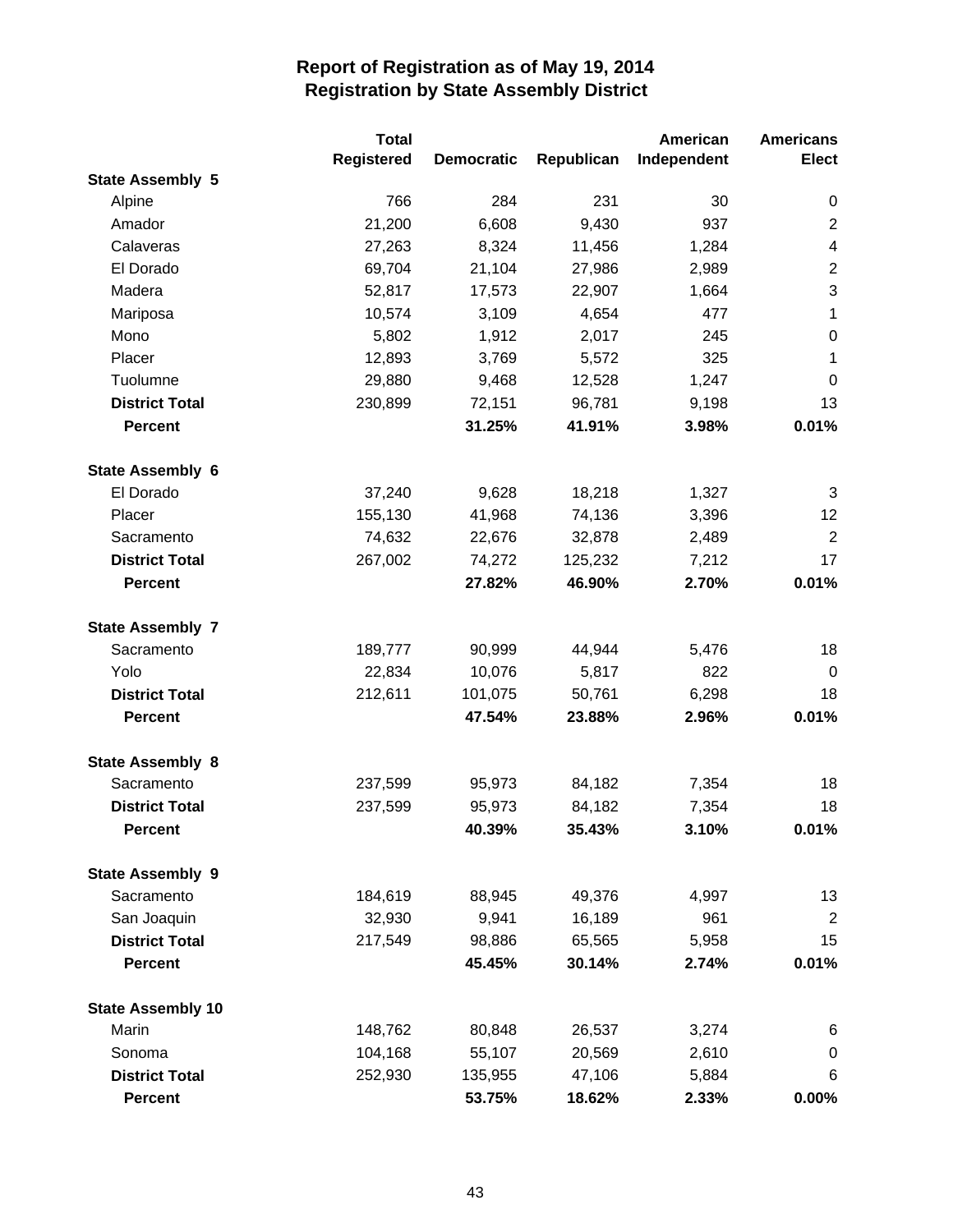|                          |       |             | Peace and |              | <b>No Party</b>   |
|--------------------------|-------|-------------|-----------|--------------|-------------------|
|                          | Green | Libertarian | Freedom   | <b>Other</b> | <b>Preference</b> |
| <b>State Assembly 5</b>  |       |             |           |              |                   |
| Alpine                   | 11    | 6           | 1         | 5            | 198               |
| Amador                   | 116   | 220         | 50        | 64           | 3,773             |
| Calaveras                | 246   | 359         | 97        | 226          | 5,267             |
| El Dorado                | 723   | 798         | 251       | 631          | 15,220            |
| Madera                   | 199   | 309         | 144       | 174          | 9,844             |
| Mariposa                 | 111   | 104         | 26        | 166          | 1,926             |
| Mono                     | 57    | 42          | 18        | $\pmb{0}$    | 1,511             |
| Placer                   | 124   | 191         | 28        | 48           | 2,835             |
| Tuolumne                 | 227   | 264         | 96        | 62           | 5,988             |
| <b>District Total</b>    | 1,814 | 2,293       | 711       | 1,376        | 46,562            |
| <b>Percent</b>           | 0.79% | 0.99%       | 0.31%     | 0.60%        | 20.17%            |
| <b>State Assembly 6</b>  |       |             |           |              |                   |
| El Dorado                | 139   | 368         | 44        | 301          | 7,212             |
| Placer                   | 633   | 2,006       | 338       | 389          | 32,252            |
| Sacramento               | 366   | 647         | 176       | 161          | 15,237            |
| <b>District Total</b>    | 1,138 | 3,021       | 558       | 851          | 54,701            |
| <b>Percent</b>           | 0.43% | 1.13%       | 0.21%     | 0.32%        | 20.49%            |
| <b>State Assembly 7</b>  |       |             |           |              |                   |
| Sacramento               | 1,572 | 1,435       | 2,037     | 378          | 42,918            |
| Yolo                     | 157   | 142         | 181       | 124          | 5,515             |
| <b>District Total</b>    | 1,729 | 1,577       | 2,218     | 502          | 48,433            |
| <b>Percent</b>           | 0.81% | 0.74%       | 1.04%     | 0.24%        | 22.78%            |
| <b>State Assembly 8</b>  |       |             |           |              |                   |
| Sacramento               | 1,234 | 1,860       | 1,874     | 527          | 44,577            |
| <b>District Total</b>    | 1,234 | 1,860       | 1,874     | 527          | 44,577            |
| Percent                  | 0.52% | 0.78%       | 0.79%     | 0.22%        | 18.76%            |
| <b>State Assembly 9</b>  |       |             |           |              |                   |
| Sacramento               | 707   | 892         | 1,697     | 286          | 37,706            |
| San Joaquin              | 101   | 202         | 101       | 143          | 5,290             |
| <b>District Total</b>    | 808   | 1,094       | 1,798     | 429          | 42,996            |
| <b>Percent</b>           | 0.37% | 0.50%       | 0.83%     | 0.20%        | 19.76%            |
| <b>State Assembly 10</b> |       |             |           |              |                   |
| Marin                    | 2,078 | 867         | 259       | 465          | 34,428            |
| Sonoma                   | 2,019 | 783         | 312       | 434          | 22,334            |
| <b>District Total</b>    | 4,097 | 1,650       | 571       | 899          | 56,762            |
| <b>Percent</b>           | 1.62% | 0.65%       | 0.23%     | 0.36%        | 22.44%            |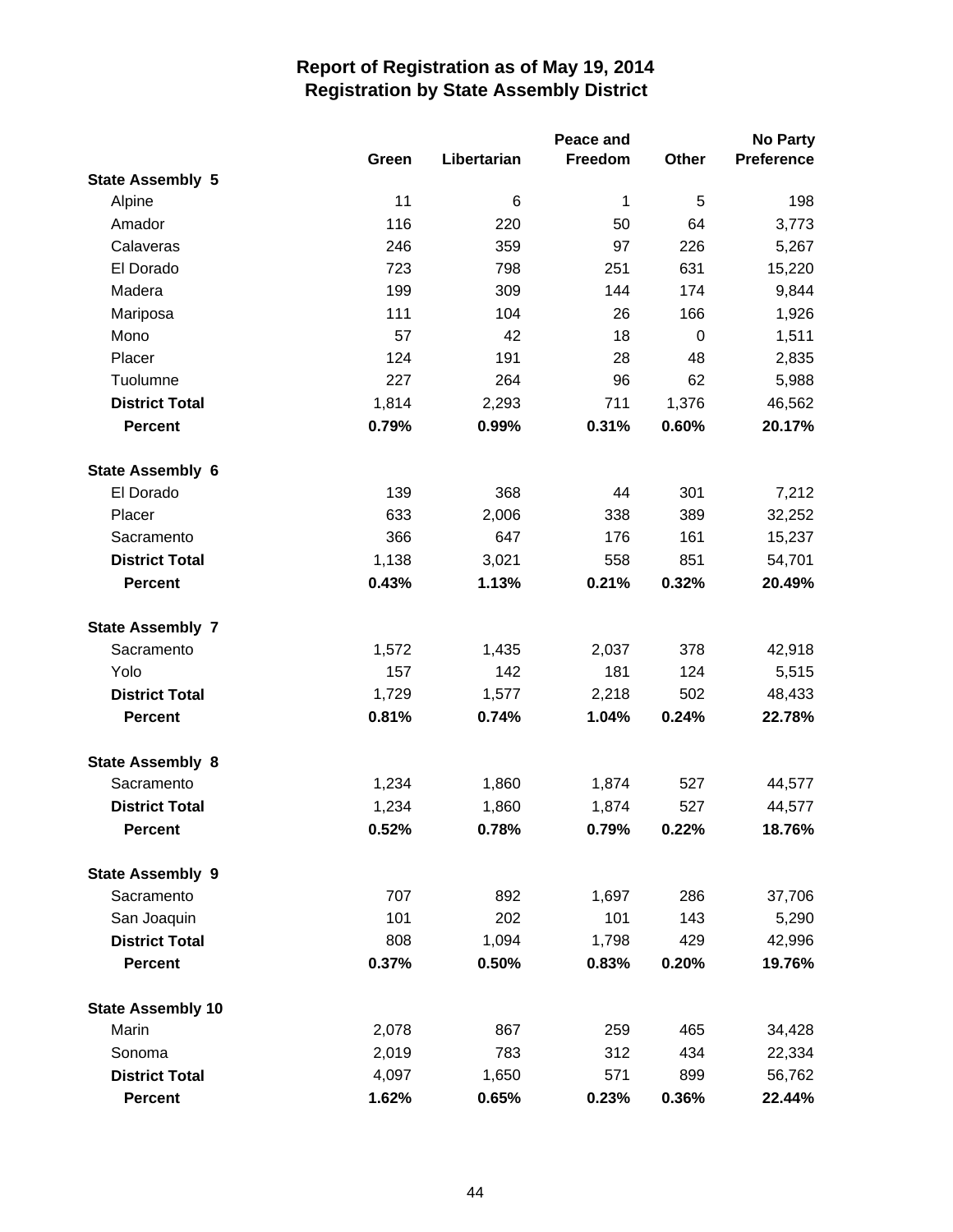|                          | <b>Total</b> |                   |            | American    | <b>Americans</b>        |
|--------------------------|--------------|-------------------|------------|-------------|-------------------------|
|                          | Registered   | <b>Democratic</b> | Republican | Independent | <b>Elect</b>            |
| <b>State Assembly 11</b> |              |                   |            |             |                         |
| Contra Costa             | 103,362      | 51,803            | 25,777     | 3,267       | 8                       |
| Sacramento               | 1,816        | 664               | 685        | 70          | $\mathbf 0$             |
| Solano                   | 111,583      | 49,948            | 30,877     | 3,451       | 6                       |
| <b>District Total</b>    | 216,761      | 102,415           | 57,339     | 6,788       | 14                      |
| <b>Percent</b>           |              | 47.25%            | 26.45%     | 3.13%       | 0.01%                   |
| <b>State Assembly 12</b> |              |                   |            |             |                         |
| San Joaquin              | 70,631       | 23,850            | 30,216     | 2,370       | 6                       |
| Stanislaus               | 135,106      | 47,911            | 57,620     | 3,868       | 12                      |
| <b>District Total</b>    | 205,737      | 71,761            | 87,836     | 6,238       | 18                      |
| <b>Percent</b>           |              | 34.88%            | 42.69%     | 3.03%       | 0.01%                   |
| <b>State Assembly 13</b> |              |                   |            |             |                         |
| San Joaquin              | 190,276      | 91,774            | 57,051     | 4,458       | 14                      |
| <b>District Total</b>    | 190,276      | 91,774            | 57,051     | 4,458       | 14                      |
| <b>Percent</b>           |              | 48.23%            | 29.98%     | 2.34%       | 0.01%                   |
| <b>State Assembly 14</b> |              |                   |            |             |                         |
| Contra Costa             | 158,400      | 77,181            | 37,591     | 4,623       | $\overline{7}$          |
| Solano                   | 74,125       | 41,728            | 12,340     | 1,841       | 6                       |
| <b>District Total</b>    | 232,525      | 118,909           | 49,931     | 6,464       | 13                      |
| <b>Percent</b>           |              | 51.14%            | 21.47%     | 2.78%       | 0.01%                   |
| <b>State Assembly 15</b> |              |                   |            |             |                         |
| Alameda                  | 160,425      | 102,586           | 9,646      | 2,347       | 13                      |
| Contra Costa             | 104,495      | 67,057            | 10,341     | 1,887       | 12                      |
| <b>District Total</b>    | 264,920      | 169,643           | 19,987     | 4,234       | 25                      |
| <b>Percent</b>           |              | 64.04%            | 7.54%      | 1.60%       | 0.01%                   |
| <b>State Assembly 16</b> |              |                   |            |             |                         |
| Alameda                  | 113,839      | 44,609            | 34,798     | 3,302       | $\overline{7}$          |
| Contra Costa             | 161,905      | 64,426            | 53,867     | 4,003       | $\overline{\mathbf{4}}$ |
| <b>District Total</b>    | 275,744      | 109,035           | 88,665     | 7,305       | 11                      |
| <b>Percent</b>           |              | 39.54%            | 32.15%     | 2.65%       | 0.00%                   |
| <b>State Assembly 17</b> |              |                   |            |             |                         |
| San Francisco            | 250,883      | 147,814           | 15,976     | 4,043       | 19                      |
| <b>District Total</b>    | 250,883      | 147,814           | 15,976     | 4,043       | 19                      |
| <b>Percent</b>           |              | 58.92%            | 6.37%      | 1.61%       | 0.01%                   |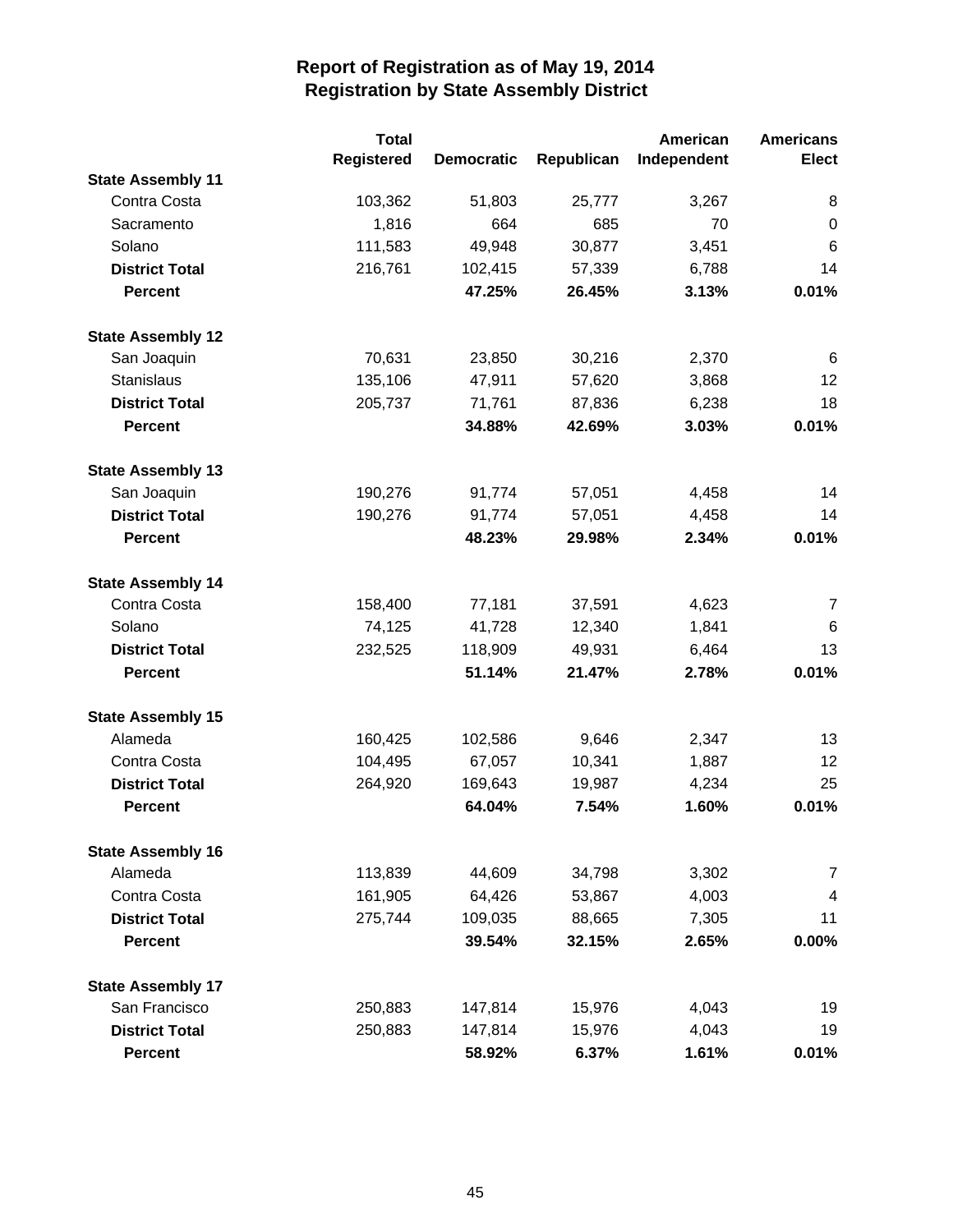|                          |       |             | Peace and      |        | <b>No Party</b>   |
|--------------------------|-------|-------------|----------------|--------|-------------------|
|                          | Green | Libertarian | Freedom        | Other  | <b>Preference</b> |
| <b>State Assembly 11</b> |       |             |                |        |                   |
| Contra Costa             | 322   | 566         | 224            | 274    | 21,121            |
| Sacramento               | 5     | 12          | $\overline{7}$ | 5      | 368               |
| Solano                   | 379   | 676         | 280            | 477    | 25,489            |
| <b>District Total</b>    | 706   | 1,254       | 511            | 756    | 46,978            |
| <b>Percent</b>           | 0.33% | 0.58%       | 0.24%          | 0.35%  | 21.67%            |
| <b>State Assembly 12</b> |       |             |                |        |                   |
| San Joaquin              | 203   | 436         | 157            | 396    | 12,997            |
| <b>Stanislaus</b>        | 372   | 756         | 320            | 1,477  | 22,770            |
| <b>District Total</b>    | 575   | 1,192       | 477            | 1,873  | 35,767            |
| <b>Percent</b>           | 0.28% | 0.58%       | 0.23%          | 0.91%  | 17.38%            |
| <b>State Assembly 13</b> |       |             |                |        |                   |
| San Joaquin              | 543   | 853         | 611            | 814    | 34,158            |
| <b>District Total</b>    | 543   | 853         | 611            | 814    | 34,158            |
| <b>Percent</b>           | 0.29% | 0.45%       | 0.32%          | 0.43%  | 17.95%            |
| <b>State Assembly 14</b> |       |             |                |        |                   |
| Contra Costa             | 1,067 | 1,112       | 417            | 533    | 35,869            |
| Solano                   | 425   | 381         | 227            | 332    | 16,845            |
| <b>District Total</b>    | 1,492 | 1,493       | 644            | 865    | 52,714            |
| <b>Percent</b>           | 0.64% | 0.64%       | 0.28%          | 0.37%  | 22.67%            |
| <b>State Assembly 15</b> |       |             |                |        |                   |
| Alameda                  | 4,405 | 828         | 683            | 11,444 | 28,473            |
| Contra Costa             | 1,186 | 417         | 389            | 309    | 22,897            |
| <b>District Total</b>    | 5,591 | 1,245       | 1,072          | 11,753 | 51,370            |
| <b>Percent</b>           | 2.11% | 0.47%       | 0.40%          | 4.44%  | 19.39%            |
| <b>State Assembly 16</b> |       |             |                |        |                   |
| Alameda                  | 444   | 791         | 190            | 6,872  | 22,826            |
| Contra Costa             | 707   | 957         | 141            | 441    | 37,359            |
| <b>District Total</b>    | 1,151 | 1,748       | 331            | 7,313  | 60,185            |
| <b>Percent</b>           | 0.42% | 0.63%       | 0.12%          | 2.65%  | 21.83%            |
| <b>State Assembly 17</b> |       |             |                |        |                   |
| San Francisco            | 4,496 | 1,629       | 944            | 1,251  | 74,711            |
| <b>District Total</b>    | 4,496 | 1,629       | 944            | 1,251  | 74,711            |
| <b>Percent</b>           | 1.79% | 0.65%       | 0.38%          | 0.50%  | 29.78%            |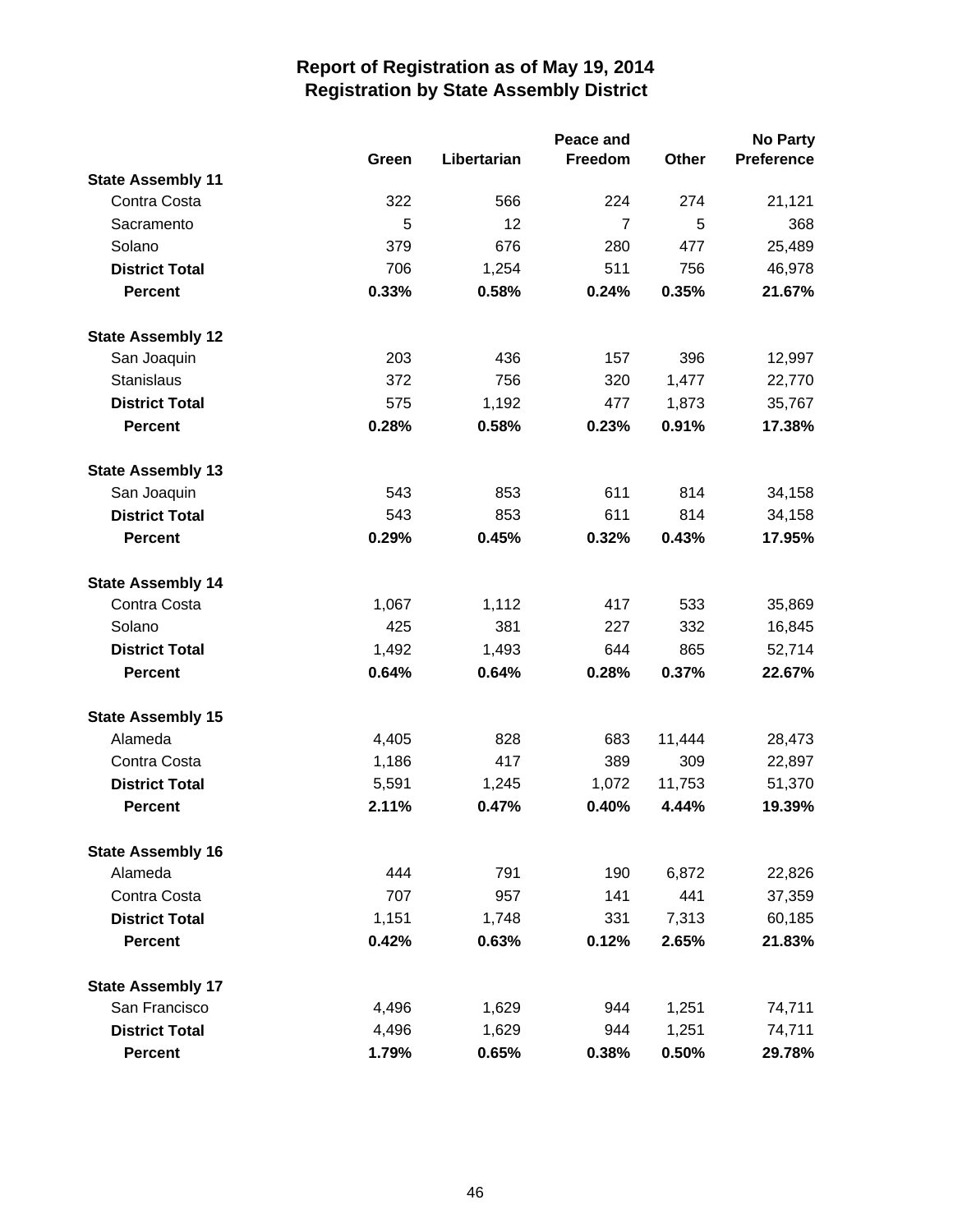|                          | <b>Total</b>      |                   |            | American    | <b>Americans</b> |
|--------------------------|-------------------|-------------------|------------|-------------|------------------|
|                          | <b>Registered</b> | <b>Democratic</b> | Republican | Independent | <b>Elect</b>     |
| <b>State Assembly 18</b> |                   |                   |            |             |                  |
| Alameda                  | 242,718           | 152,375           | 20,107     | 4,509       | 46               |
| <b>District Total</b>    | 242,718           | 152,375           | 20,107     | 4,509       | 46               |
| <b>Percent</b>           |                   | 62.78%            | 8.28%      | 1.86%       | 0.02%            |
| <b>State Assembly 19</b> |                   |                   |            |             |                  |
| San Francisco            | 184,039           | 95,806            | 20,673     | 3,549       | 8                |
| San Mateo                | 51,202            | 28,196            | 6,231      | 924         | 6                |
| <b>District Total</b>    | 235,241           | 124,002           | 26,904     | 4,473       | 14               |
| <b>Percent</b>           |                   | 52.71%            | 11.44%     | 1.90%       | 0.01%            |
| <b>State Assembly 20</b> |                   |                   |            |             |                  |
| Alameda                  | 218,490           | 117,888           | 33,990     | 4,752       | 20               |
| <b>District Total</b>    | 218,490           | 117,888           | 33,990     | 4,752       | 20               |
| <b>Percent</b>           |                   | 53.96%            | 15.56%     | 2.17%       | 0.01%            |
| <b>State Assembly 21</b> |                   |                   |            |             |                  |
| Merced                   | 94,779            | 40,635            | 31,661     | 2,924       | 5                |
| Stanislaus               | 76,224            | 31,400            | 29,636     | 1,948       | 15               |
| <b>District Total</b>    | 171,003           | 72,035            | 61,297     | 4,872       | 20               |
| <b>Percent</b>           |                   | 42.12%            | 35.85%     | 2.85%       | 0.01%            |
| <b>State Assembly 22</b> |                   |                   |            |             |                  |
| San Mateo                | 240,566           | 121,119           | 47,353     | 5,474       | 10               |
| <b>District Total</b>    | 240,566           | 121,119           | 47,353     | 5,474       | 10               |
| <b>Percent</b>           |                   | 50.35%            | 19.68%     | 2.28%       | 0.00%            |
| <b>State Assembly 23</b> |                   |                   |            |             |                  |
| Fresno                   | 246,276           | 84,134            | 105,246    | 7,146       | 14               |
| Tulare                   | 3,237             | 882               | 1,607      | 134         | $\mathbf 0$      |
| <b>District Total</b>    | 249,513           | 85,016            | 106,853    | 7,280       | 14               |
| <b>Percent</b>           |                   | 34.07%            | 42.82%     | 2.92%       | 0.01%            |
| <b>State Assembly 24</b> |                   |                   |            |             |                  |
| San Mateo                | 63,226            | 31,458            | 13,417     | 1,244       | 3                |
| Santa Clara              | 158,519           | 73,907            | 31,168     | 2,437       | 8                |
| <b>District Total</b>    | 221,745           | 105,365           | 44,585     | 3,681       | 11               |
| <b>Percent</b>           |                   | 47.52%            | 20.11%     | 1.66%       | 0.00%            |
| <b>State Assembly 25</b> |                   |                   |            |             |                  |
| Alameda                  | 68,256            | 32,066            | 11,283     | 1,436       | 4                |
| Santa Clara              | 126,278           | 55,472            | 25,152     | 2,727       | $\overline{7}$   |
| <b>District Total</b>    | 194,534           | 87,538            | 36,435     | 4,163       | 11               |
| <b>Percent</b>           |                   | 45.00%            | 18.73%     | 2.14%       | 0.01%            |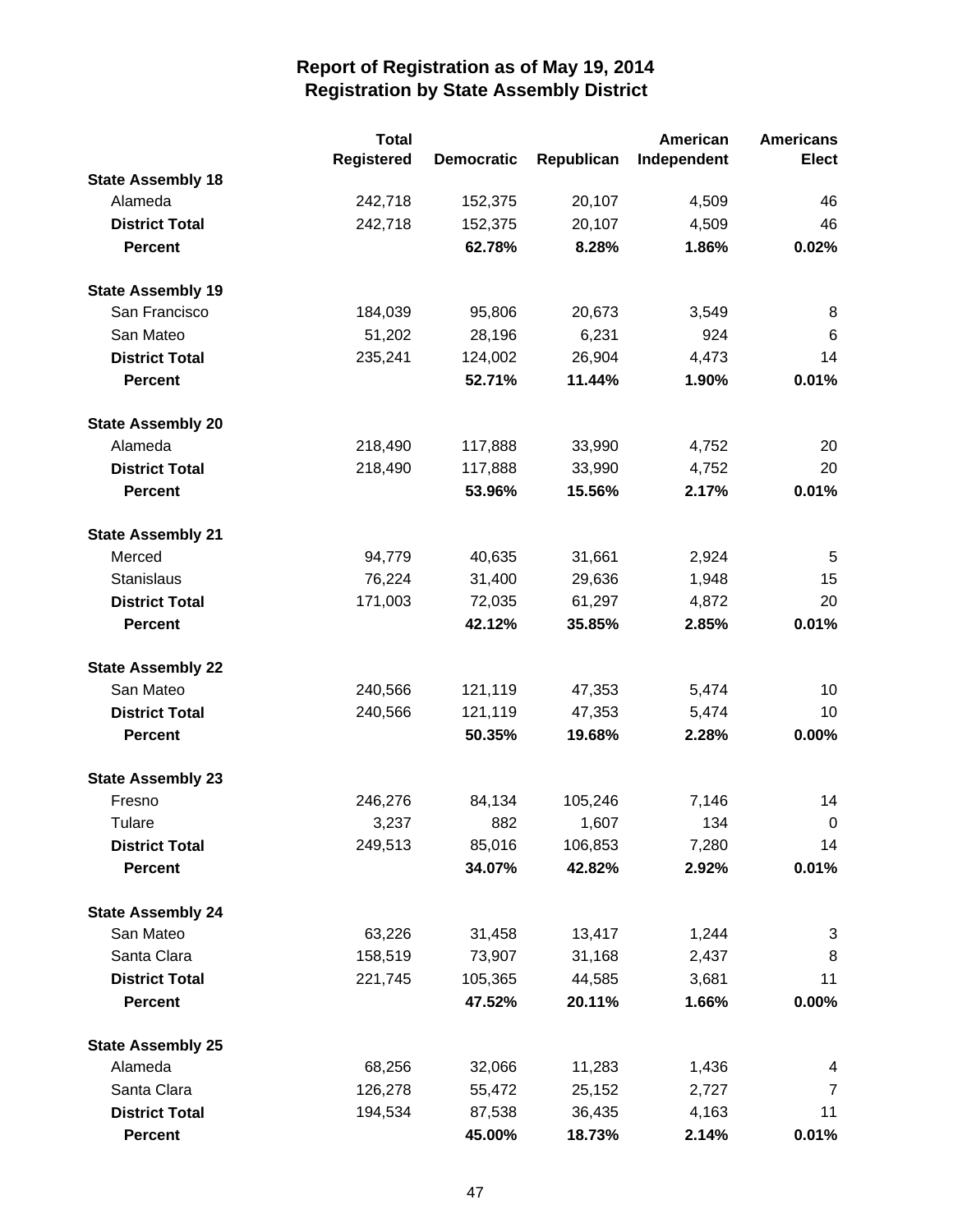|                          |       |             | No Party |        |                   |
|--------------------------|-------|-------------|----------|--------|-------------------|
|                          | Green | Libertarian | Freedom  | Other  | <b>Preference</b> |
| <b>State Assembly 18</b> |       |             |          |        |                   |
| Alameda                  | 3,398 | 1,031       | 1,165    | 14,203 | 45,884            |
| <b>District Total</b>    | 3,398 | 1,031       | 1,165    | 14,203 | 45,884            |
| <b>Percent</b>           | 1.40% | 0.42%       | 0.48%    | 5.85%  | 18.90%            |
| <b>State Assembly 19</b> |       |             |          |        |                   |
| San Francisco            | 2,394 | 1,139       | 491      | 882    | 59,097            |
| San Mateo                | 247   | 184         | 152      | 127    | 15,135            |
| <b>District Total</b>    | 2,641 | 1,323       | 643      | 1,009  | 74,232            |
| <b>Percent</b>           | 1.12% | 0.56%       | 0.27%    | 0.43%  | 31.56%            |
| <b>State Assembly 20</b> |       |             |          |        |                   |
| Alameda                  | 1,282 | 1,060       | 728      | 12,467 | 46,303            |
| <b>District Total</b>    | 1,282 | 1,060       | 728      | 12,467 | 46,303            |
| <b>Percent</b>           | 0.59% | 0.49%       | 0.33%    | 5.71%  | 21.19%            |
| <b>State Assembly 21</b> |       |             |          |        |                   |
| Merced                   | 488   | 539         | 321      | 184    | 18,022            |
| <b>Stanislaus</b>        | 217   | 409         | 232      | 680    | 11,687            |
| <b>District Total</b>    | 705   | 948         | 553      | 864    | 29,709            |
| <b>Percent</b>           | 0.41% | 0.55%       | 0.32%    | 0.51%  | 17.37%            |
| <b>State Assembly 22</b> |       |             |          |        |                   |
| San Mateo                | 1,645 | 1,312       | 464      | 576    | 62,613            |
| <b>District Total</b>    | 1,645 | 1,312       | 464      | 576    | 62,613            |
| <b>Percent</b>           | 0.68% | 0.55%       | 0.19%    | 0.24%  | 26.03%            |
| <b>State Assembly 23</b> |       |             |          |        |                   |
| Fresno                   | 1,007 | 1,405       | 550      | 3,094  | 43,680            |
| Tulare                   | 21    | 38          | 17       | 15     | 523               |
| <b>District Total</b>    | 1,028 | 1,443       | 567      | 3,109  | 44,203            |
| <b>Percent</b>           | 0.41% | 0.58%       | 0.23%    | 1.25%  | 17.72%            |
| <b>State Assembly 24</b> |       |             |          |        |                   |
| San Mateo                | 560   | 426         | 156      | 156    | 15,806            |
| Santa Clara              | 1,010 | 1,059       | 232      | 278    | 48,420            |
| <b>District Total</b>    | 1,570 | 1,485       | 388      | 434    | 64,226            |
| <b>Percent</b>           | 0.71% | 0.67%       | 0.17%    | 0.20%  | 28.96%            |
| <b>State Assembly 25</b> |       |             |          |        |                   |
| Alameda                  | 310   | 318         | 151      | 4,584  | 18,104            |
| Santa Clara              | 530   | 689         | 389      | 229    | 41,083            |
| <b>District Total</b>    | 840   | 1,007       | 540      | 4,813  | 59,187            |
| <b>Percent</b>           | 0.43% | 0.52%       | 0.28%    | 2.47%  | 30.43%            |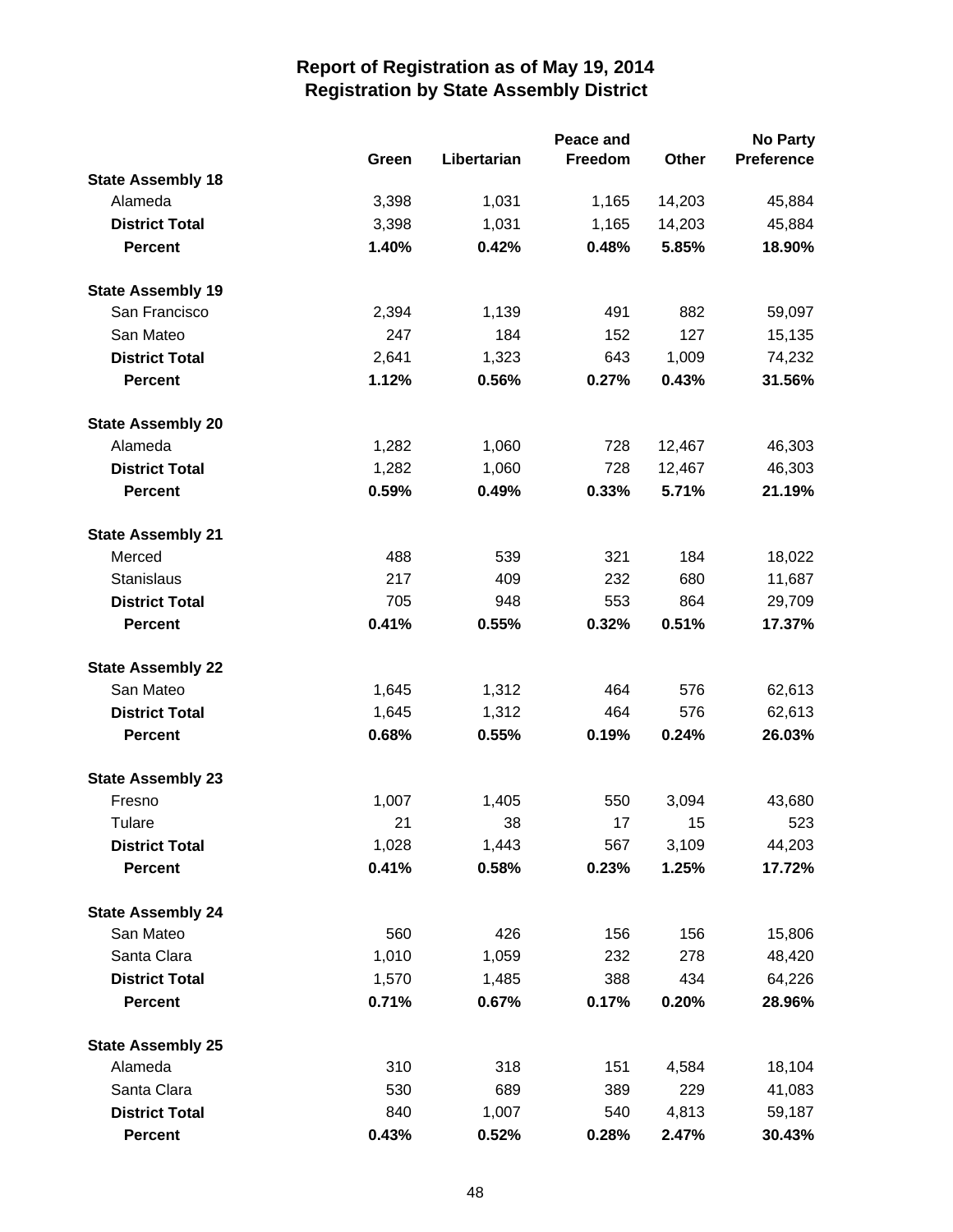|                          | <b>Total</b>      |                   |            | American    | <b>Americans</b> |
|--------------------------|-------------------|-------------------|------------|-------------|------------------|
|                          | <b>Registered</b> | <b>Democratic</b> | Republican | Independent | <b>Elect</b>     |
| <b>State Assembly 26</b> |                   |                   |            |             |                  |
| Inyo                     | 9,509             | 2,921             | 4,064      | 399         | $\mathbf{1}$     |
| Kern                     | 8,676             | 2,266             | 3,923      | 534         | $\overline{2}$   |
| Tulare                   | 134,069           | 42,743            | 61,378     | 4,625       | 24               |
| <b>District Total</b>    | 152,254           | 47,930            | 69,365     | 5,558       | 27               |
| <b>Percent</b>           |                   | 31.48%            | 45.56%     | 3.65%       | 0.02%            |
| <b>State Assembly 27</b> |                   |                   |            |             |                  |
| Santa Clara              | 181,365           | 85,757            | 35,179     | 3,813       | 15               |
| <b>District Total</b>    | 181,365           | 85,757            | 35,179     | 3,813       | 15               |
| <b>Percent</b>           |                   | 47.28%            | 19.40%     | 2.10%       | 0.01%            |
| <b>State Assembly 28</b> |                   |                   |            |             |                  |
| Santa Clara              | 241,670           | 102,996           | 60,334     | 5,221       | 7                |
| <b>District Total</b>    | 241,670           | 102,996           | 60,334     | 5,221       | $\overline{7}$   |
| <b>Percent</b>           |                   | 42.62%            | 24.97%     | 2.16%       | 0.00%            |
| <b>State Assembly 29</b> |                   |                   |            |             |                  |
| Monterey                 | 87,259            | 40,131            | 23,317     | 2,393       | 6                |
| Santa Clara              | 49,149            | 20,910            | 13,114     | 1,248       | $\overline{2}$   |
| Santa Cruz               | 121,356           | 64,481            | 20,578     | 2,992       | $\overline{7}$   |
| <b>District Total</b>    | 257,764           | 125,522           | 57,009     | 6,633       | 15               |
| <b>Percent</b>           |                   | 48.70%            | 22.12%     | 2.57%       | 0.01%            |
| <b>State Assembly 30</b> |                   |                   |            |             |                  |
| Monterey                 | 76,773            | 43,073            | 16,671     | 1,461       | 5                |
| San Benito               | 23,778            | 11,098            | 7,079      | 611         | 3                |
| Santa Clara              | 48,941            | 21,047            | 14,672     | 1,380       | $\overline{2}$   |
| Santa Cruz               | 19,749            | 12,144            | 2,683      | 355         | 3                |
| <b>District Total</b>    | 169,241           | 87,362            | 41,105     | 3,807       | 13               |
| <b>Percent</b>           |                   | 51.62%            | 24.29%     | 2.25%       | 0.01%            |
| <b>State Assembly 31</b> |                   |                   |            |             |                  |
| Fresno                   | 165,905           | 79,087            | 46,737     | 3,857       | 12               |
| <b>District Total</b>    | 165,905           | 79,087            | 46,737     | 3,857       | 12               |
| <b>Percent</b>           |                   | 47.67%            | 28.17%     | 2.32%       | 0.01%            |
| <b>State Assembly 32</b> |                   |                   |            |             |                  |
| Kern                     | 82,715            | 45,400            | 16,899     | 1,931       | 14               |
| Kings                    | 47,420            | 16,596            | 21,027     | 1,264       | 4                |
| <b>District Total</b>    | 130,135           | 61,996            | 37,926     | 3,195       | 18               |
| <b>Percent</b>           |                   | 47.64%            | 29.14%     | 2.46%       | 0.01%            |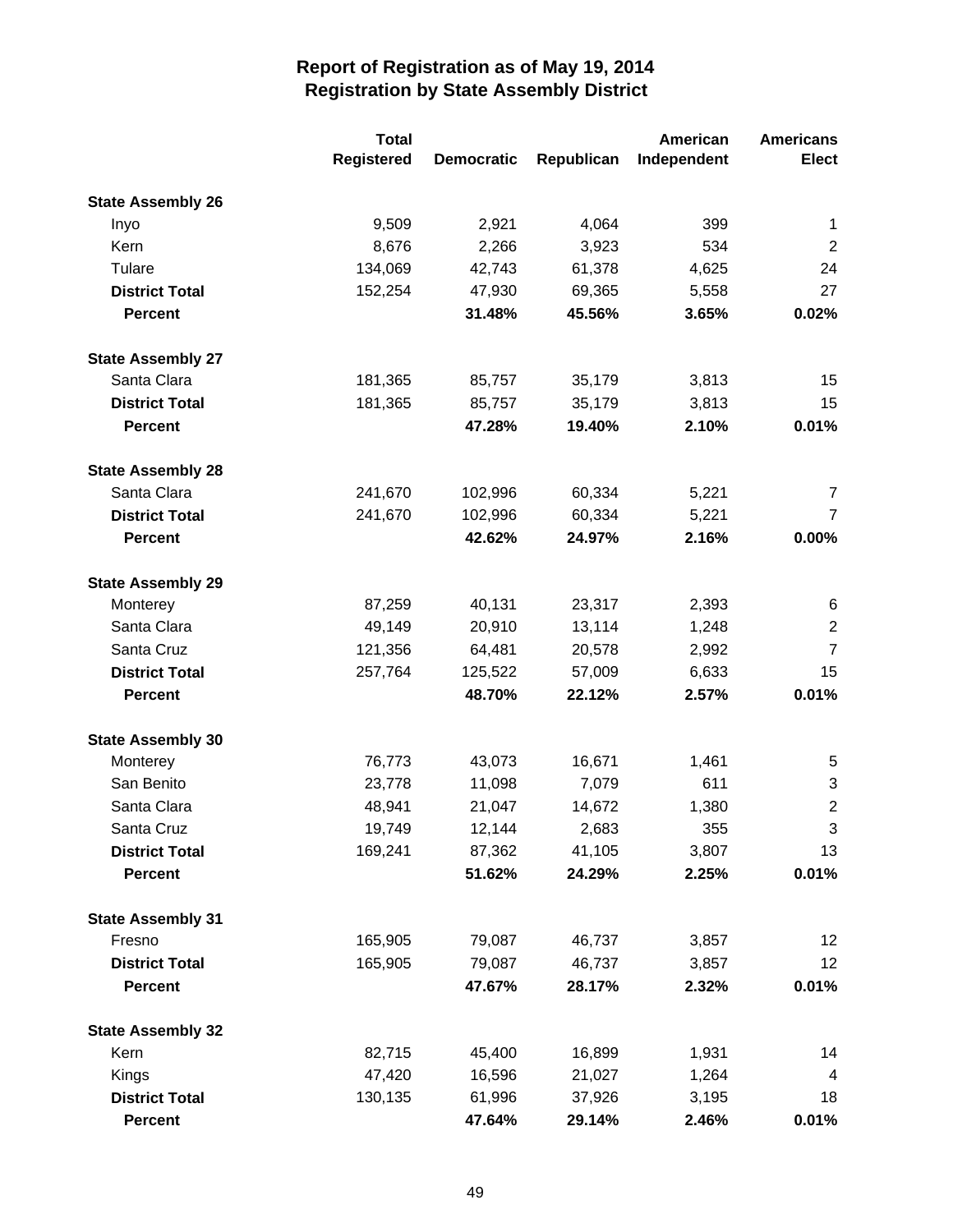|                          |       | Peace and   |         |              | <b>No Party</b>   |  |  |
|--------------------------|-------|-------------|---------|--------------|-------------------|--|--|
|                          | Green | Libertarian | Freedom | <b>Other</b> | <b>Preference</b> |  |  |
| <b>State Assembly 26</b> |       |             |         |              |                   |  |  |
| Inyo                     | 87    | 83          | 26      | 47           | 1,881             |  |  |
| Kern                     | 41    | 69          | 39      | 18           | 1,784             |  |  |
| Tulare                   | 422   | 757         | 396     | 245          | 23,479            |  |  |
| <b>District Total</b>    | 550   | 909         | 461     | 310          | 27,144            |  |  |
| <b>Percent</b>           | 0.36% | 0.60%       | 0.30%   | 0.20%        | 17.83%            |  |  |
| <b>State Assembly 27</b> |       |             |         |              |                   |  |  |
| Santa Clara              | 862   | 935         | 840     | 314          | 53,650            |  |  |
| <b>District Total</b>    | 862   | 935         | 840     | 314          | 53,650            |  |  |
| <b>Percent</b>           | 0.48% | 0.52%       | 0.46%   | 0.17%        | 29.58%            |  |  |
| <b>State Assembly 28</b> |       |             |         |              |                   |  |  |
| Santa Clara              | 1,350 | 1,667       | 482     | 470          | 69,143            |  |  |
| <b>District Total</b>    | 1,350 | 1,667       | 482     | 470          | 69,143            |  |  |
| <b>Percent</b>           | 0.56% | 0.69%       | 0.20%   | 0.19%        | 28.61%            |  |  |
| <b>State Assembly 29</b> |       |             |         |              |                   |  |  |
| Monterey                 | 786   | 584         | 190     | 129          | 19,723            |  |  |
| Santa Clara              | 234   | 323         | 108     | 76           | 13,134            |  |  |
| Santa Cruz               | 2,548 | 1,188       | 417     | 521          | 28,624            |  |  |
| <b>District Total</b>    | 3,568 | 2,095       | 715     | 726          | 61,481            |  |  |
| <b>Percent</b>           | 1.38% | 0.81%       | 0.28%   | 0.28%        | 23.85%            |  |  |
| <b>State Assembly 30</b> |       |             |         |              |                   |  |  |
| Monterey                 | 275   | 310         | 238     | 100          | 14,640            |  |  |
| San Benito               | 130   | 132         | 54      | 91           | 4,580             |  |  |
| Santa Clara              | 223   | 317         | 122     | 70           | 11,108            |  |  |
| Santa Cruz               | 138   | 84          | 76      | 39           | 4,227             |  |  |
| <b>District Total</b>    | 766   | 843         | 490     | 300          | 34,555            |  |  |
| <b>Percent</b>           | 0.45% | 0.50%       | 0.29%   | 0.18%        | 20.42%            |  |  |
| <b>State Assembly 31</b> |       |             |         |              |                   |  |  |
| Fresno                   | 550   | 699         | 568     | 1,897        | 32,498            |  |  |
| <b>District Total</b>    | 550   | 699         | 568     | 1,897        | 32,498            |  |  |
| <b>Percent</b>           | 0.33% | 0.42%       | 0.34%   | 1.14%        | 19.59%            |  |  |
| <b>State Assembly 32</b> |       |             |         |              |                   |  |  |
| Kern                     | 132   | 300         | 344     | 93           | 17,602            |  |  |
| Kings                    | 92    | 252         | 96      | 155          | 7,934             |  |  |
| <b>District Total</b>    | 224   | 552         | 440     | 248          | 25,536            |  |  |
| <b>Percent</b>           | 0.17% | 0.42%       | 0.34%   | 0.19%        | 19.62%            |  |  |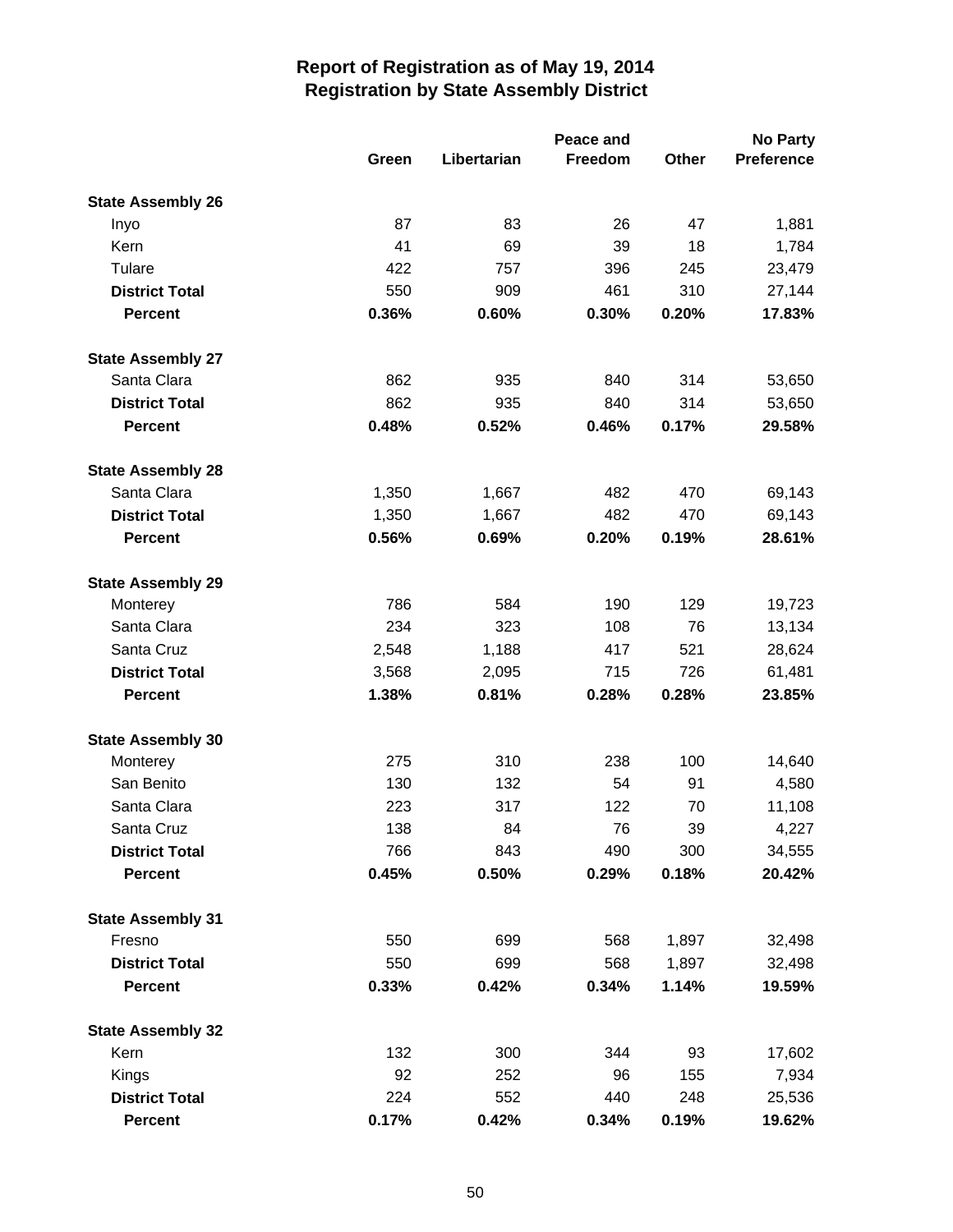|                          | <b>Total</b>      |                   |            | American    | <b>Americans</b> |
|--------------------------|-------------------|-------------------|------------|-------------|------------------|
|                          | <b>Registered</b> | <b>Democratic</b> | Republican | Independent | <b>Elect</b>     |
| <b>State Assembly 33</b> |                   |                   |            |             |                  |
| San Bernardino           | 196,259           | 65,606            | 75,045     | 9,935       | 13               |
| <b>District Total</b>    | 196,259           | 65,606            | 75,045     | 9,935       | 13               |
| <b>Percent</b>           |                   | 33.43%            | 38.24%     | 5.06%       | 0.01%            |
| <b>State Assembly 34</b> |                   |                   |            |             |                  |
| Kern                     | 226,356           | 62,263            | 105,293    | 8,033       | 16               |
| <b>District Total</b>    | 226,356           | 62,263            | 105,293    | 8,033       | 16               |
| <b>Percent</b>           |                   | 27.51%            | 46.52%     | 3.55%       | 0.01%            |
| <b>State Assembly 35</b> |                   |                   |            |             |                  |
| San Luis Obispo          | 150,302           | 50,231            | 59,420     | 4,340       | 8                |
| Santa Barbara            | 69,235            | 24,073            | 26,405     | 2,148       | 5                |
| <b>District Total</b>    | 219,537           | 74,304            | 85,825     | 6,488       | 13               |
| <b>Percent</b>           |                   | 33.85%            | 39.09%     | 2.96%       | 0.01%            |
| <b>State Assembly 36</b> |                   |                   |            |             |                  |
| Kern                     | 16,688            | 4,917             | 6,512      | 892         | -1               |
| Los Angeles              | 194,305           | 79,595            | 67,353     | 6,842       | 31               |
| San Bernardino           | 9,351             | 2,311             | 4,429      | 551         | $\mathbf 1$      |
| <b>District Total</b>    | 220,344           | 86,823            | 78,294     | 8,285       | 33               |
| <b>Percent</b>           |                   | 39.40%            | 35.53%     | 3.76%       | 0.01%            |
| <b>State Assembly 37</b> |                   |                   |            |             |                  |
| San Luis Obispo          | 0                 | 0                 | 0          | 0           | 0                |
| Santa Barbara            | 124,665           | 55,061            | 32,079     | 3,009       | 8                |
| Ventura                  | 130,164           | 56,258            | 39,270     | 3,489       | 6                |
| <b>District Total</b>    | 254,829           | 111,319           | 71,349     | 6,498       | 14               |
| Percent                  |                   | 43.68%            | 28.00%     | 2.55%       | 0.01%            |
| <b>State Assembly 38</b> |                   |                   |            |             |                  |
| Los Angeles              | 192,615           | 68,026            | 72,080     | 5,526       | 46               |
| Ventura                  | 72,437            | 21,710            | 31,573     | 2,103       | 3                |
| <b>District Total</b>    | 265,052           | 89,736            | 103,653    | 7,629       | 49               |
| <b>Percent</b>           |                   | 33.86%            | 39.11%     | 2.88%       | 0.02%            |
| <b>State Assembly 39</b> |                   |                   |            |             |                  |
| Los Angeles              | 199,888           | 103,997           | 34,537     | 4,733       | 749              |
| <b>District Total</b>    | 199,888           | 103,997           | 34,537     | 4,733       | 749              |
| <b>Percent</b>           |                   | 52.03%            | 17.28%     | 2.37%       | 0.37%            |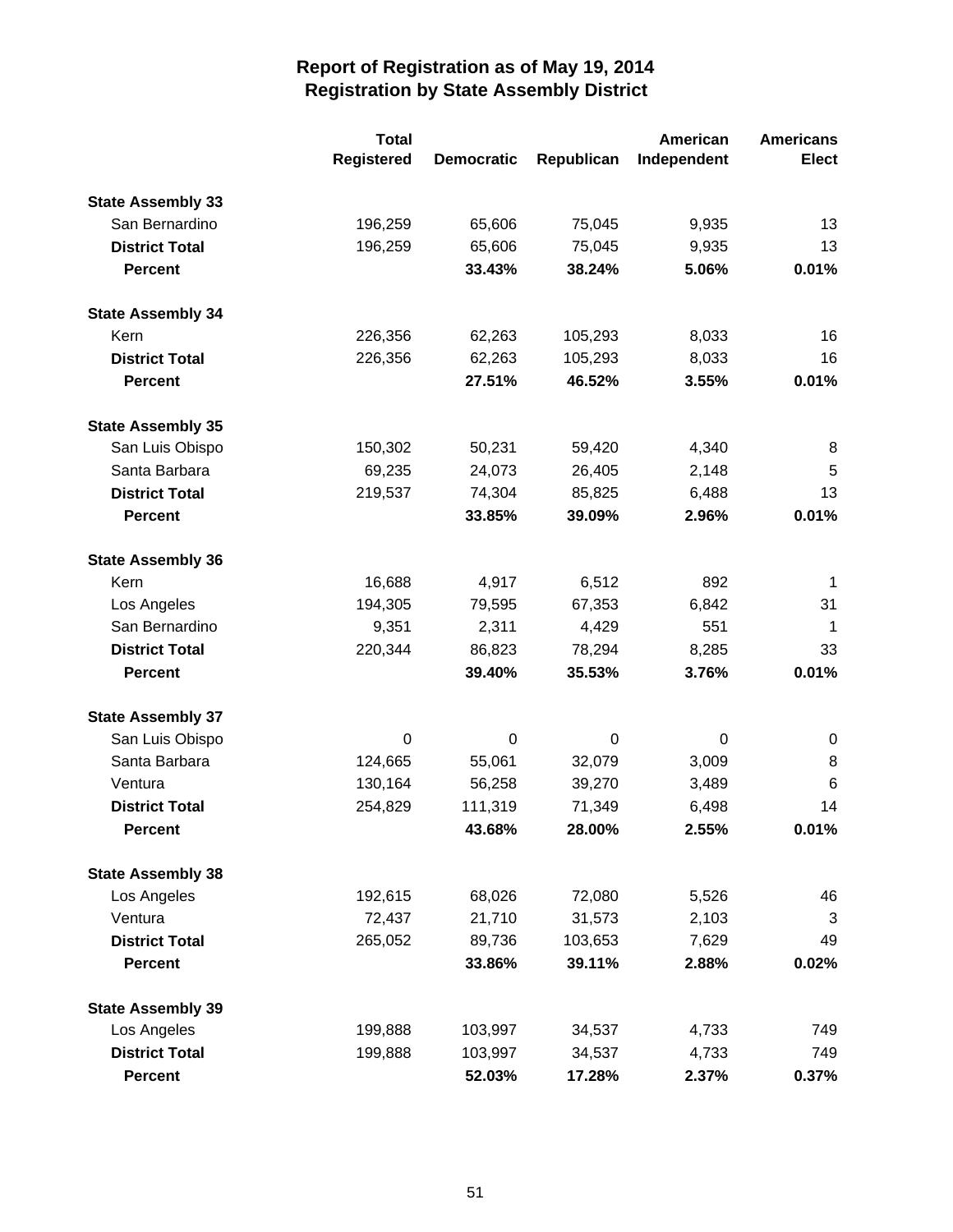|                          |       | Peace and   |             |        |                   |
|--------------------------|-------|-------------|-------------|--------|-------------------|
|                          | Green | Libertarian | Freedom     | Other  | <b>Preference</b> |
| <b>State Assembly 33</b> |       |             |             |        |                   |
| San Bernardino           | 701   | 1,469       | 745         | 598    | 42,147            |
| <b>District Total</b>    | 701   | 1,469       | 745         | 598    | 42,147            |
| <b>Percent</b>           | 0.36% | 0.75%       | 0.38%       | 0.30%  | 21.48%            |
| <b>State Assembly 34</b> |       |             |             |        |                   |
| Kern                     | 627   | 1,692       | 581         | 247    | 47,604            |
| <b>District Total</b>    | 627   | 1,692       | 581         | 247    | 47,604            |
| <b>Percent</b>           | 0.28% | 0.75%       | 0.26%       | 0.11%  | 21.03%            |
| <b>State Assembly 35</b> |       |             |             |        |                   |
| San Luis Obispo          | 1,282 | 1,317       | 322         | 1,759  | 31,623            |
| Santa Barbara            | 210   | 403         | 206         | 723    | 15,062            |
| <b>District Total</b>    | 1,492 | 1,720       | 528         | 2,482  | 46,685            |
| <b>Percent</b>           | 0.68% | 0.78%       | 0.24%       | 1.13%  | 21.27%            |
| <b>State Assembly 36</b> |       |             |             |        |                   |
| Kern                     | 40    | 139         | 74          | 21     | 4,092             |
| Los Angeles              | 582   | 1,106       | 835         | 12,766 | 25,195            |
| San Bernardino           | 56    | 119         | 19          | 40     | 1,825             |
| <b>District Total</b>    | 678   | 1,364       | 928         | 12,827 | 31,112            |
| <b>Percent</b>           | 0.31% | 0.62%       | 0.42%       | 5.82%  | 14.12%            |
| <b>State Assembly 37</b> |       |             |             |        |                   |
| San Luis Obispo          | 0     | 0           | $\mathbf 0$ | 0      | 0                 |
| Santa Barbara            | 1,260 | 998         | 251         | 1,375  | 30,624            |
| Ventura                  | 1,091 | 922         | 394         | 1,850  | 26,884            |
| <b>District Total</b>    | 2,351 | 1,920       | 645         | 3,225  | 57,508            |
| <b>Percent</b>           | 0.92% | 0.75%       | 0.25%       | 1.27%  | 22.57%            |
| <b>State Assembly 38</b> |       |             |             |        |                   |
| Los Angeles              | 781   | 1,257       | 486         | 12,808 | 31,605            |
| Ventura                  | 304   | 586         | 137         | 941    | 15,080            |
| <b>District Total</b>    | 1,085 | 1,843       | 623         | 13,749 | 46,685            |
| Percent                  | 0.41% | 0.70%       | 0.24%       | 5.19%  | 17.61%            |
| <b>State Assembly 39</b> |       |             |             |        |                   |
| Los Angeles              | 1,186 | 1,261       | 1,265       | 16,336 | 35,824            |
| <b>District Total</b>    | 1,186 | 1,261       | 1,265       | 16,336 | 35,824            |
| <b>Percent</b>           | 0.59% | 0.63%       | 0.63%       | 8.17%  | 17.92%            |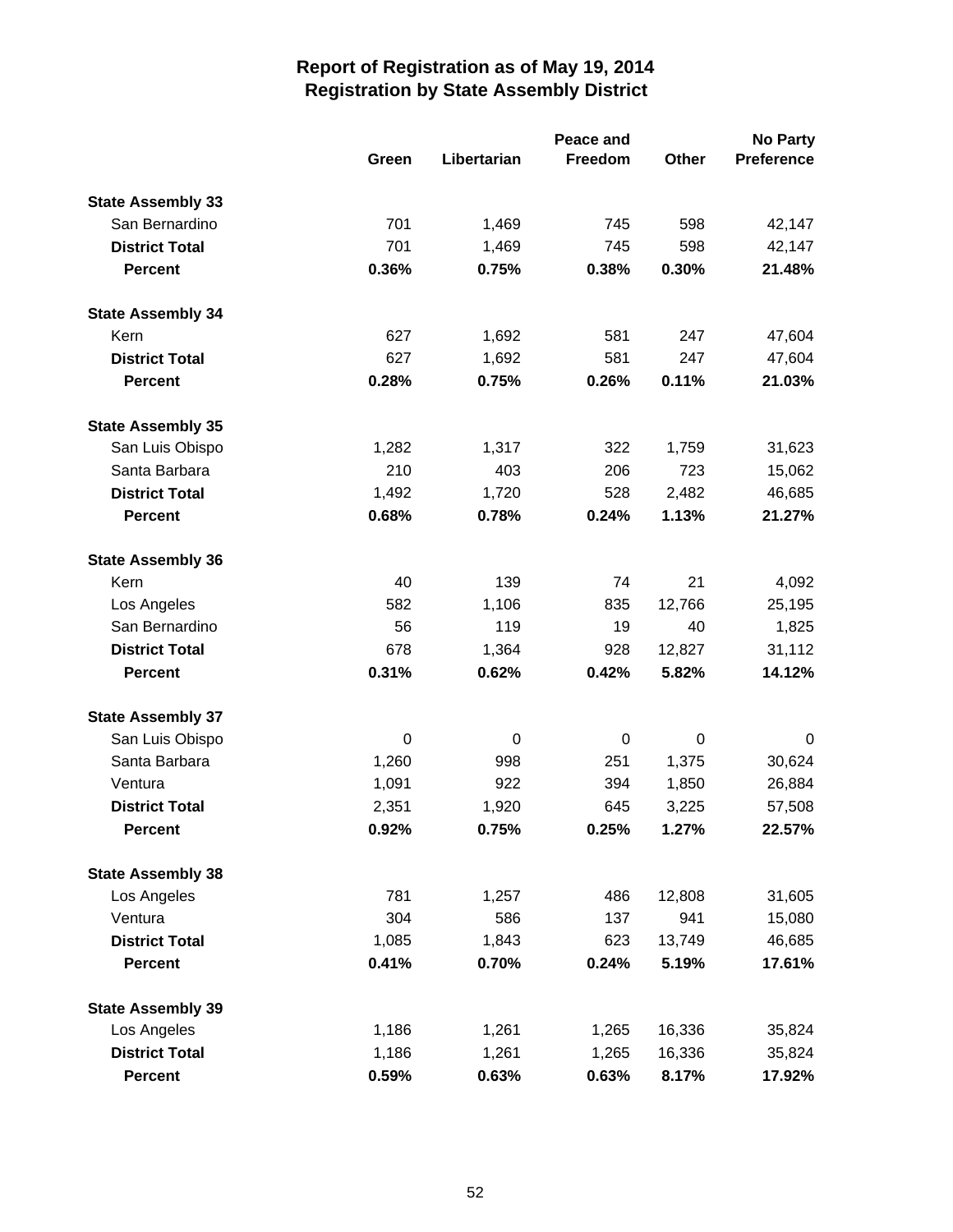|                          | <b>Total</b> |                   |            | American    | <b>Americans</b> |
|--------------------------|--------------|-------------------|------------|-------------|------------------|
|                          | Registered   | <b>Democratic</b> | Republican | Independent | <b>Elect</b>     |
| <b>State Assembly 40</b> |              |                   |            |             |                  |
| San Bernardino           | 209,380      | 78,363            | 76,896     | 7,103       | 21               |
| <b>District Total</b>    | 209,380      | 78,363            | 76,896     | 7,103       | 21               |
| <b>Percent</b>           |              | 37.43%            | 36.73%     | 3.39%       | 0.01%            |
| <b>State Assembly 41</b> |              |                   |            |             |                  |
| Los Angeles              | 223,518      | 101,151           | 62,931     | 5,042       | 11               |
| San Bernardino           | 53,070       | 17,195            | 23,092     | 1,667       | 3                |
| <b>District Total</b>    | 276,588      | 118,346           | 86,023     | 6,709       | 14               |
| <b>Percent</b>           |              | 42.79%            | 31.10%     | 2.43%       | 0.01%            |
| <b>State Assembly 42</b> |              |                   |            |             |                  |
| Riverside                | 151,866      | 54,063            | 62,021     | 5,148       | 11               |
| San Bernardino           | 55,030       | 15,461            | 24,311     | 2,595       | $\,6$            |
| <b>District Total</b>    | 206,896      | 69,524            | 86,332     | 7,743       | 17               |
| <b>Percent</b>           |              | 33.60%            | 41.73%     | 3.74%       | 0.01%            |
| <b>State Assembly 43</b> |              |                   |            |             |                  |
| Los Angeles              | 257,176      | 113,956           | 60,910     | 5,813       | 53               |
| <b>District Total</b>    | 257,176      | 113,956           | 60,910     | 5,813       | 53               |
| <b>Percent</b>           |              | 44.31%            | 23.68%     | 2.26%       | 0.02%            |
| <b>State Assembly 44</b> |              |                   |            |             |                  |
| Los Angeles              | 6,078        | 1,942             | 2,527      | 172         | $\mathbf 0$      |
| Ventura                  | 223,411      | 84,820            | 78,571     | 5,764       | 10               |
| <b>District Total</b>    | 229,489      | 86,762            | 81,098     | 5,936       | 10               |
| <b>Percent</b>           |              | 37.81%            | 35.34%     | 2.59%       | 0.00%            |
| <b>State Assembly 45</b> |              |                   |            |             |                  |
| Los Angeles              | 250,491      | 121,160           | 61,314     | 5,929       | 63               |
| Ventura                  | 1,337        | 478               | 509        | 30          | 0                |
| <b>District Total</b>    | 251,828      | 121,638           | 61,823     | 5,959       | 63               |
| <b>Percent</b>           |              | 48.30%            | 24.55%     | 2.37%       | 0.03%            |
| <b>State Assembly 46</b> |              |                   |            |             |                  |
| Los Angeles              | 217,679      | 113,714           | 36,371     | 5,344       | 222              |
| <b>District Total</b>    | 217,679      | 113,714           | 36,371     | 5,344       | 222              |
| <b>Percent</b>           |              | 52.24%            | 16.71%     | 2.45%       | 0.10%            |
| <b>State Assembly 47</b> |              |                   |            |             |                  |
| San Bernardino           | 175,909      | 85,179            | 43,423     | 4,835       | 36               |
| <b>District Total</b>    | 175,909      | 85,179            | 43,423     | 4,835       | 36               |
| <b>Percent</b>           |              | 48.42%            | 24.68%     | 2.75%       | 0.02%            |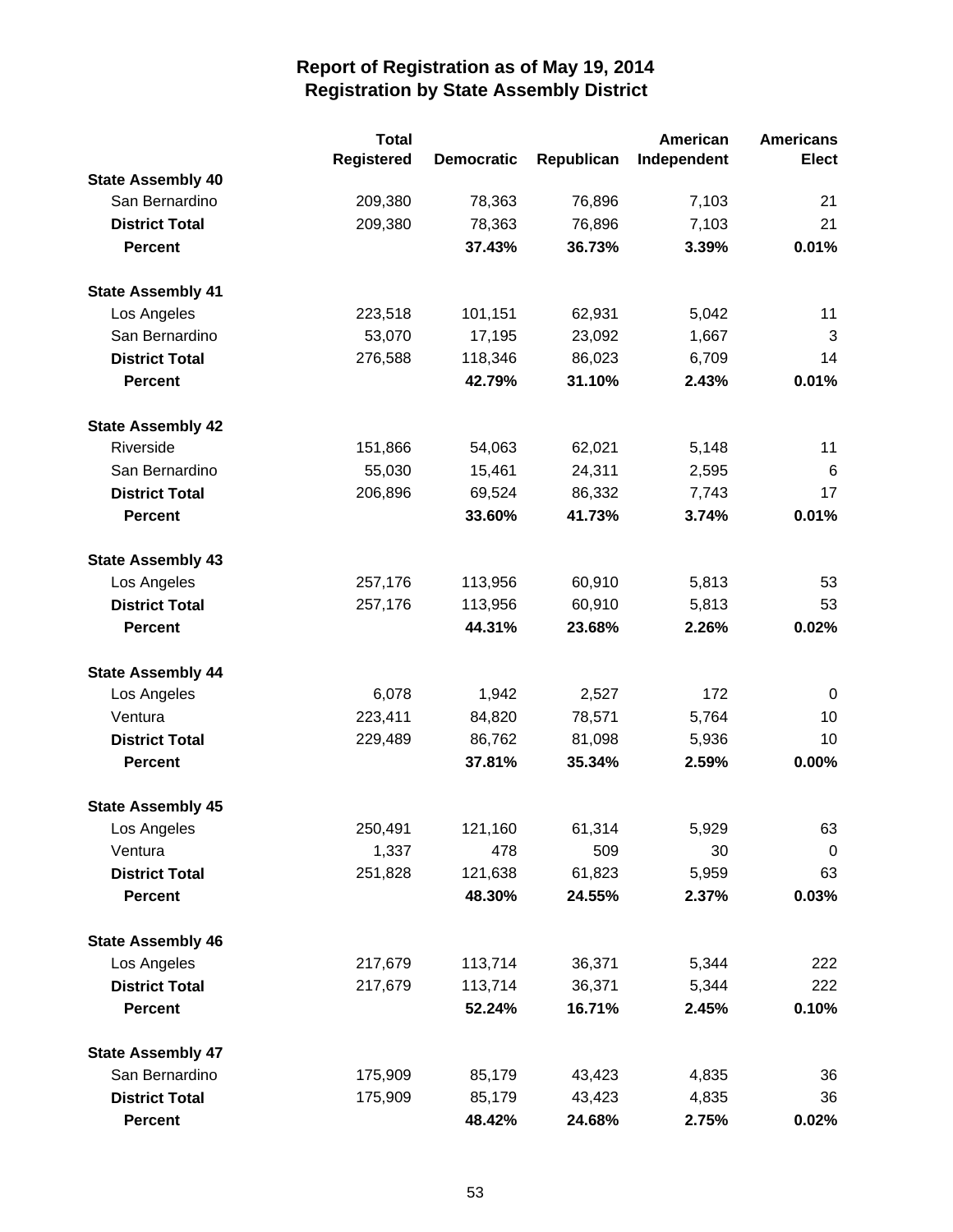|                          |       | Peace and   |         |        | <b>No Party</b>   |  |
|--------------------------|-------|-------------|---------|--------|-------------------|--|
|                          | Green | Libertarian | Freedom | Other  | <b>Preference</b> |  |
| <b>State Assembly 40</b> |       |             |         |        |                   |  |
| San Bernardino           | 816   | 1,241       | 864     | 450    | 43,626            |  |
| <b>District Total</b>    | 816   | 1,241       | 864     | 450    | 43,626            |  |
| <b>Percent</b>           | 0.39% | 0.59%       | 0.41%   | 0.21%  | 20.84%            |  |
| <b>State Assembly 41</b> |       |             |         |        |                   |  |
| Los Angeles              | 1,492 | 1,394       | 1,219   | 13,617 | 36,661            |  |
| San Bernardino           | 232   | 335         | 191     | 96     | 10,259            |  |
| <b>District Total</b>    | 1,724 | 1,729       | 1,410   | 13,713 | 46,920            |  |
| <b>Percent</b>           | 0.62% | 0.63%       | 0.51%   | 4.96%  | 16.96%            |  |
| <b>State Assembly 42</b> |       |             |         |        |                   |  |
| Riverside                | 431   | 901         | 354     | 1,246  | 27,691            |  |
| San Bernardino           | 278   | 469         | 154     | 199    | 11,557            |  |
| <b>District Total</b>    | 709   | 1,370       | 508     | 1,445  | 39,248            |  |
| <b>Percent</b>           | 0.34% | 0.66%       | 0.25%   | 0.70%  | 18.97%            |  |
| <b>State Assembly 43</b> |       |             |         |        |                   |  |
| Los Angeles              | 1,615 | 1,714       | 1,154   | 22,000 | 49,961            |  |
| <b>District Total</b>    | 1,615 | 1,714       | 1,154   | 22,000 | 49,961            |  |
| <b>Percent</b>           | 0.63% | 0.67%       | 0.45%   | 8.55%  | 19.43%            |  |
| <b>State Assembly 44</b> |       |             |         |        |                   |  |
| Los Angeles              | 24    | 41          | 13      | 378    | 981               |  |
| Ventura                  | 939   | 1,479       | 591     | 2,837  | 48,400            |  |
| <b>District Total</b>    | 963   | 1,520       | 604     | 3,215  | 49,381            |  |
| <b>Percent</b>           | 0.42% | 0.66%       | 0.26%   | 1.40%  | 21.52%            |  |
| <b>State Assembly 45</b> |       |             |         |        |                   |  |
| Los Angeles              | 1,306 | 1,489       | 1,014   | 17,242 | 40,974            |  |
| Ventura                  | 3     | 7           | 4       | 20     | 286               |  |
| <b>District Total</b>    | 1,309 | 1,496       | 1,018   | 17,262 | 41,260            |  |
| <b>Percent</b>           | 0.52% | 0.59%       | 0.40%   | 6.85%  | 16.38%            |  |
| <b>State Assembly 46</b> |       |             |         |        |                   |  |
| Los Angeles              | 1,313 | 1,476       | 989     | 19,081 | 39,169            |  |
| <b>District Total</b>    | 1,313 | 1,476       | 989     | 19,081 | 39,169            |  |
| <b>Percent</b>           | 0.60% | 0.68%       | 0.45%   | 8.77%  | 17.99%            |  |
| <b>State Assembly 47</b> |       |             |         |        |                   |  |
| San Bernardino           | 525   | 822         | 1,212   | 353    | 39,524            |  |
| <b>District Total</b>    | 525   | 822         | 1,212   | 353    | 39,524            |  |
| <b>Percent</b>           | 0.30% | 0.47%       | 0.69%   | 0.20%  | 22.47%            |  |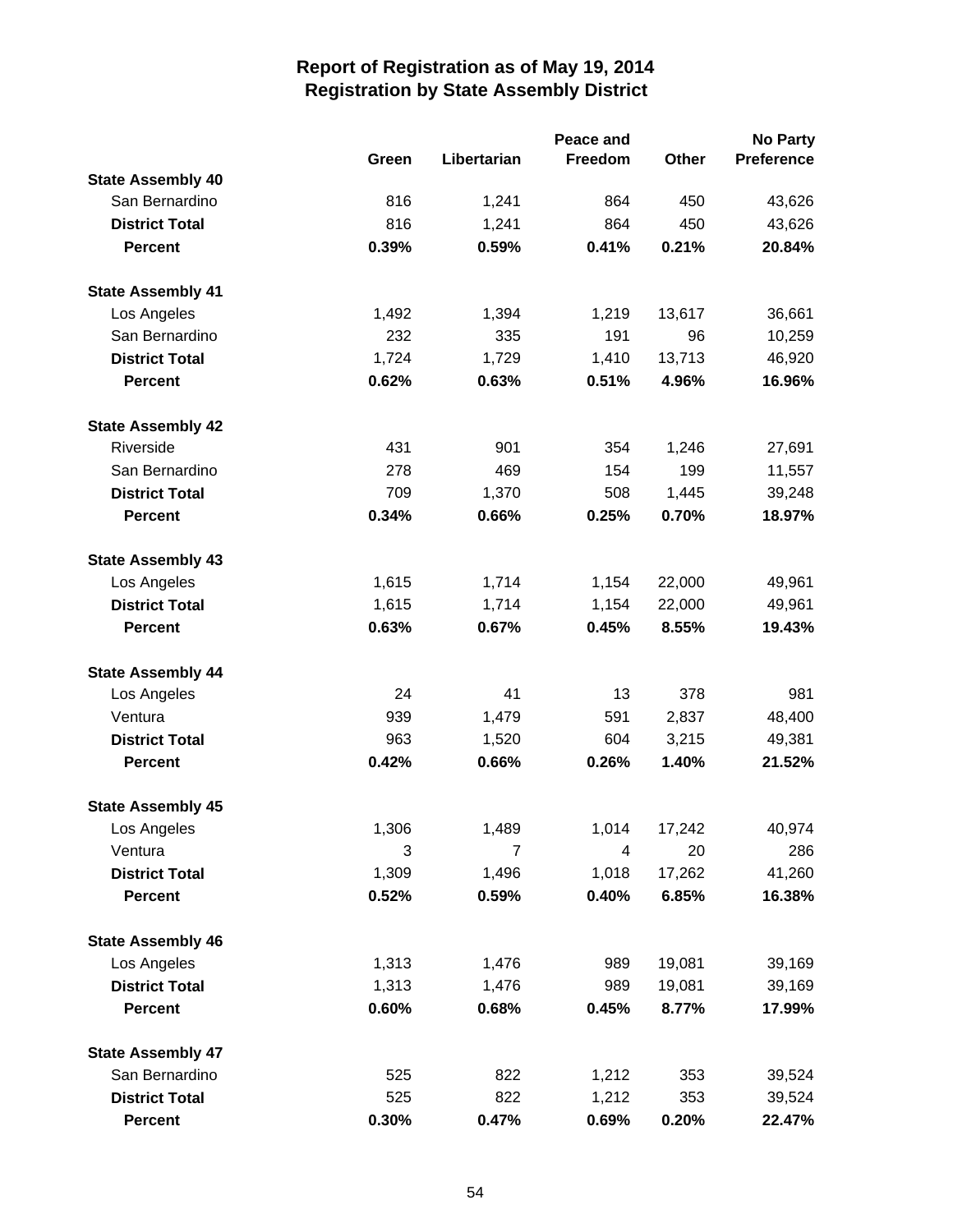|                          | <b>Total</b>      |                   |            | American    | <b>Americans</b> |
|--------------------------|-------------------|-------------------|------------|-------------|------------------|
|                          | <b>Registered</b> | <b>Democratic</b> | Republican | Independent | <b>Elect</b>     |
| <b>State Assembly 48</b> |                   |                   |            |             |                  |
| Los Angeles              | 215,927           | 99,118            | 56,788     | 5,329       | 90               |
| <b>District Total</b>    | 215,927           | 99,118            | 56,788     | 5,329       | 90               |
| <b>Percent</b>           |                   | 45.90%            | 26.30%     | 2.47%       | 0.04%            |
| <b>State Assembly 49</b> |                   |                   |            |             |                  |
| Los Angeles              | 204,404           | 83,145            | 47,160     | 3,890       | 24               |
| <b>District Total</b>    | 204,404           | 83,145            | 47,160     | 3,890       | 24               |
| <b>Percent</b>           |                   | 40.68%            | 23.07%     | 1.90%       | 0.01%            |
| <b>State Assembly 50</b> |                   |                   |            |             |                  |
| Los Angeles              | 307,982           | 158,650           | 55,060     | 6,997       | 39               |
| <b>District Total</b>    | 307,982           | 158,650           | 55,060     | 6,997       | 39               |
| <b>Percent</b>           |                   | 51.51%            | 17.88%     | 2.27%       | 0.01%            |
| <b>State Assembly 51</b> |                   |                   |            |             |                  |
| Los Angeles              | 197,718           | 115,953           | 22,231     | 3,605       | 84               |
| <b>District Total</b>    | 197,718           | 115,953           | 22,231     | 3,605       | 84               |
| <b>Percent</b>           |                   | 58.65%            | 11.24%     | 1.82%       | 0.04%            |
| <b>State Assembly 52</b> |                   |                   |            |             |                  |
| Los Angeles              | 58,401            | 29,405            | 11,185     | 1,284       | 16               |
| San Bernardino           | 114,955           | 51,362            | 33,512     | 3,169       | 13               |
| <b>District Total</b>    | 173,356           | 80,767            | 44,697     | 4,453       | 29               |
| <b>Percent</b>           |                   | 46.59%            | 25.78%     | 2.57%       | 0.02%            |
| <b>State Assembly 53</b> |                   |                   |            |             |                  |
| Los Angeles              | 149,303           | 86,052            | 15,648     | 2,907       | 86               |
| <b>District Total</b>    | 149,303           | 86,052            | 15,648     | 2,907       | 86               |
| <b>Percent</b>           |                   | 57.64%            | 10.48%     | 1.95%       | 0.06%            |
| <b>State Assembly 54</b> |                   |                   |            |             |                  |
| Los Angeles              | 274,021           | 171,486           | 28,949     | 5,449       | 76               |
| <b>District Total</b>    | 274,021           | 171,486           | 28,949     | 5,449       | 76               |
| <b>Percent</b>           |                   | 62.58%            | 10.56%     | 1.99%       | 0.03%            |
| <b>State Assembly 55</b> |                   |                   |            |             |                  |
| Los Angeles              | 87,345            | 30,949            | 24,532     | 1,802       | 10               |
| Orange                   | 113,935           | 31,732            | 54,672     | 2,999       | 15               |
| San Bernardino           | 37,372            | 11,729            | 14,993     | 1,078       | 4                |
| <b>District Total</b>    | 238,652           | 74,410            | 94,197     | 5,879       | 29               |
| <b>Percent</b>           |                   | 31.18%            | 39.47%     | 2.46%       | 0.01%            |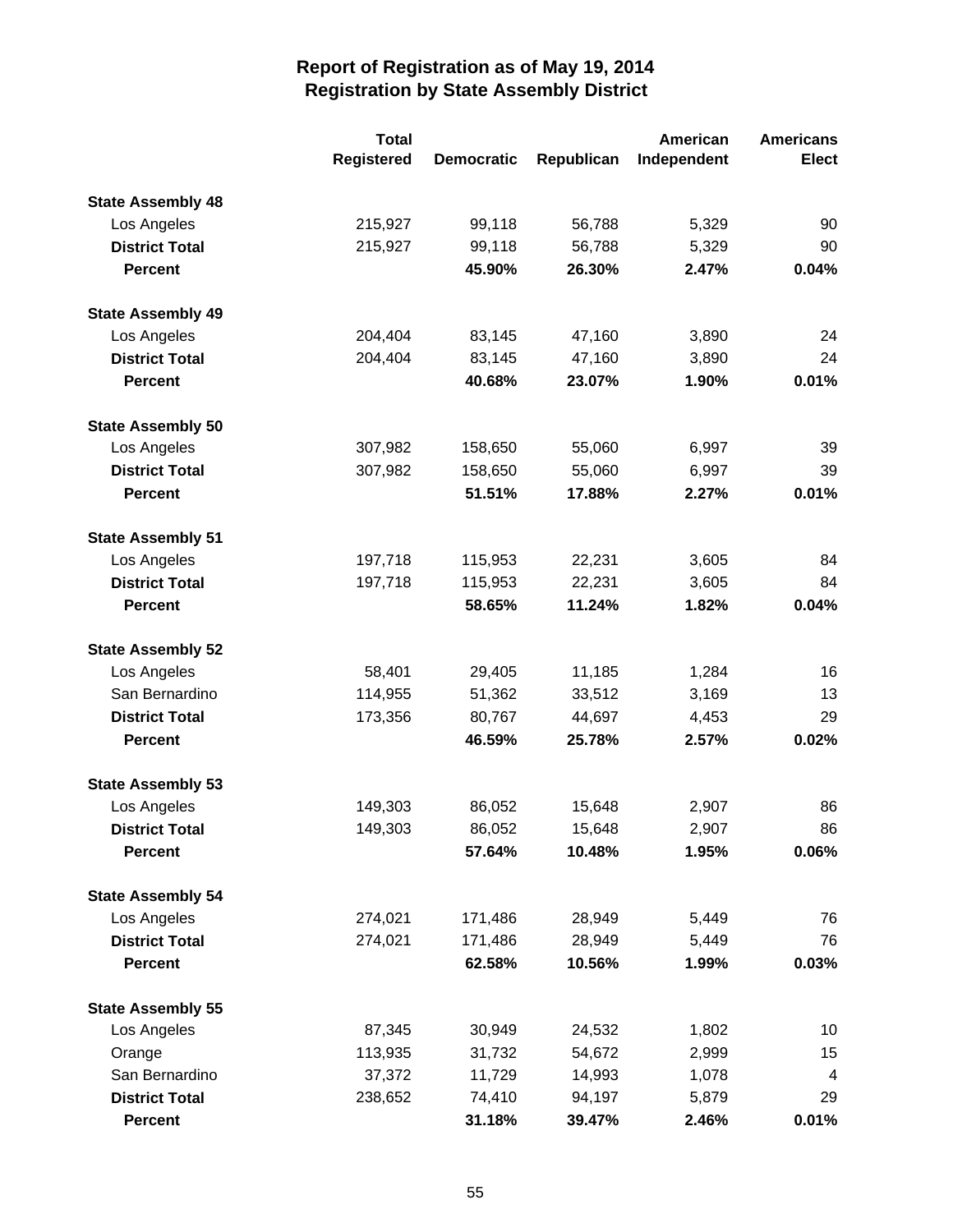|                          |       | Peace and   |         |              | <b>No Party</b>   |  |  |
|--------------------------|-------|-------------|---------|--------------|-------------------|--|--|
|                          | Green | Libertarian | Freedom | <b>Other</b> | <b>Preference</b> |  |  |
| <b>State Assembly 48</b> |       |             |         |              |                   |  |  |
| Los Angeles              | 821   | 1,104       | 2,570   | 12,808       | 37,299            |  |  |
| <b>District Total</b>    | 821   | 1,104       | 2,570   | 12,808       | 37,299            |  |  |
| <b>Percent</b>           | 0.38% | 0.51%       | 1.19%   | 5.93%        | 17.27%            |  |  |
| <b>State Assembly 49</b> |       |             |         |              |                   |  |  |
| Los Angeles              | 752   | 888         | 1,484   | 14,294       | 52,767            |  |  |
| <b>District Total</b>    | 752   | 888         | 1,484   | 14,294       | 52,767            |  |  |
| <b>Percent</b>           | 0.37% | 0.43%       | 0.73%   | 6.99%        | 25.82%            |  |  |
| <b>State Assembly 50</b> |       |             |         |              |                   |  |  |
| Los Angeles              | 2,247 | 2,134       | 922     | 25,174       | 56,759            |  |  |
| <b>District Total</b>    | 2,247 | 2,134       | 922     | 25,174       | 56,759            |  |  |
| <b>Percent</b>           | 0.73% | 0.69%       | 0.30%   | 8.17%        | 18.43%            |  |  |
| <b>State Assembly 51</b> |       |             |         |              |                   |  |  |
| Los Angeles              | 1,631 | 1,046       | 2,094   | 15,271       | 35,803            |  |  |
| <b>District Total</b>    | 1,631 | 1,046       | 2,094   | 15,271       | 35,803            |  |  |
| <b>Percent</b>           | 0.82% | 0.53%       | 1.06%   | 7.72%        | 18.11%            |  |  |
| <b>State Assembly 52</b> |       |             |         |              |                   |  |  |
| Los Angeles              | 243   | 294         | 1,911   | 4,441        | 9,622             |  |  |
| San Bernardino           | 377   | 680         | 695     | 181          | 24,966            |  |  |
| <b>District Total</b>    | 620   | 974         | 2,606   | 4,622        | 34,588            |  |  |
| <b>Percent</b>           | 0.36% | 0.56%       | 1.50%   | 2.67%        | 19.95%            |  |  |
| <b>State Assembly 53</b> |       |             |         |              |                   |  |  |
| Los Angeles              | 963   | 798         | 1,523   | 15,073       | 26,253            |  |  |
| <b>District Total</b>    | 963   | 798         | 1,523   | 15,073       | 26,253            |  |  |
| <b>Percent</b>           | 0.64% | 0.53%       | 1.02%   | 10.10%       | 17.58%            |  |  |
| <b>State Assembly 54</b> |       |             |         |              |                   |  |  |
| Los Angeles              | 1,585 | 1,463       | 1,261   | 21,695       | 42,057            |  |  |
| <b>District Total</b>    | 1,585 | 1,463       | 1,261   | 21,695       | 42,057            |  |  |
| <b>Percent</b>           | 0.58% | 0.53%       | 0.46%   | 7.92%        | 15.35%            |  |  |
| <b>State Assembly 55</b> |       |             |         |              |                   |  |  |
| Los Angeles              | 277   | 343         | 656     | 6,142        | 22,634            |  |  |
| Orange                   | 363   | 837         | 236     | 370          | 22,711            |  |  |
| San Bernardino           | 96    | 208         | 130     | 69           | 9,065             |  |  |
| <b>District Total</b>    | 736   | 1,388       | 1,022   | 6,581        | 54,410            |  |  |
| <b>Percent</b>           | 0.31% | 0.58%       | 0.43%   | 2.76%        | 22.80%            |  |  |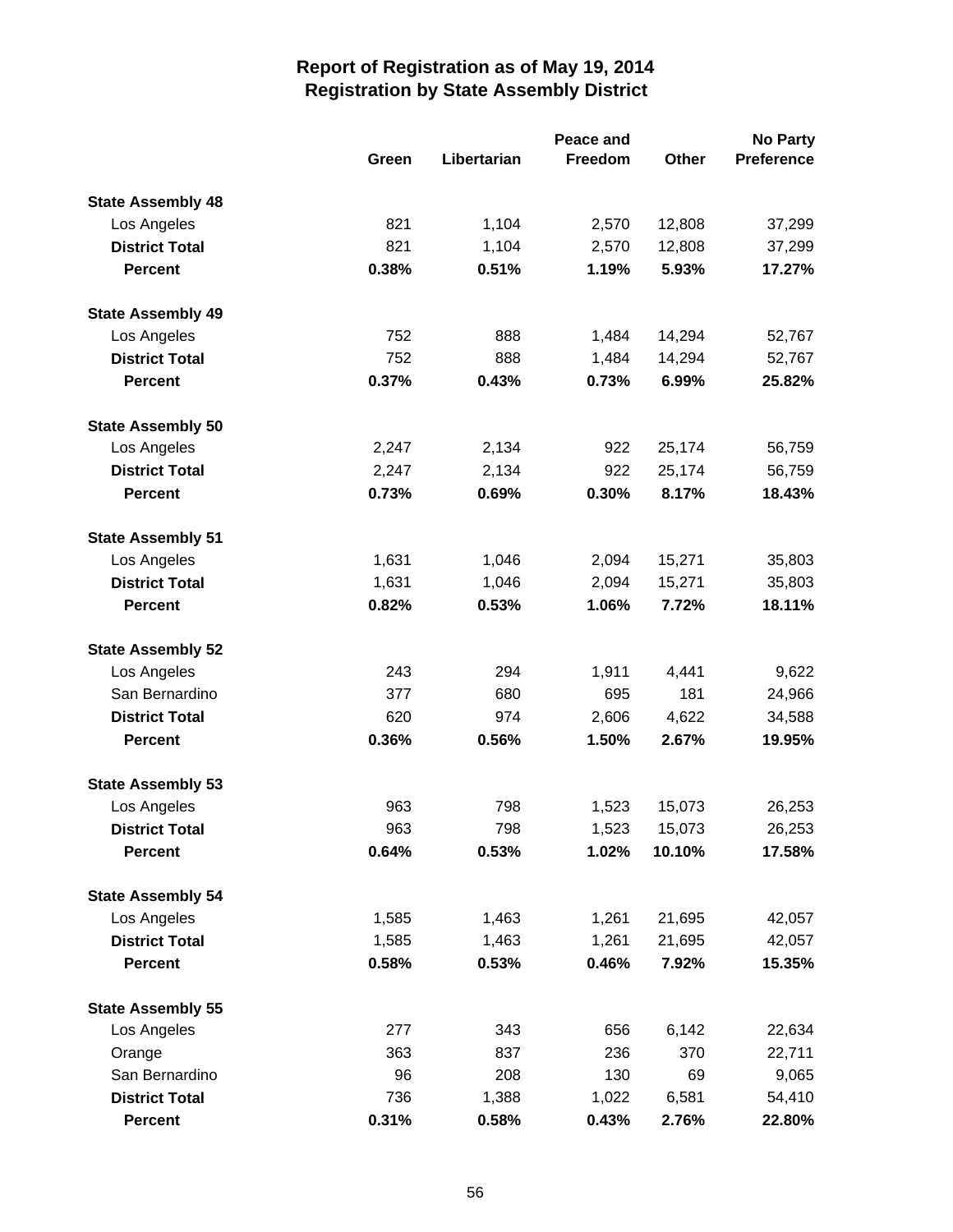|                          | <b>Total</b> |                   |            | American    | <b>Americans</b> |
|--------------------------|--------------|-------------------|------------|-------------|------------------|
|                          | Registered   | <b>Democratic</b> | Republican | Independent | <b>Elect</b>     |
| <b>State Assembly 56</b> |              |                   |            |             |                  |
| Imperial                 | 58,197       | 28,989            | 13,131     | 1,377       | 8                |
| Riverside                | 94,598       | 41,733            | 33,965     | 2,169       | 6                |
| <b>District Total</b>    | 152,795      | 70,722            | 47,096     | 3,546       | 14               |
| <b>Percent</b>           |              | 46.29%            | 30.82%     | 2.32%       | 0.01%            |
| <b>State Assembly 57</b> |              |                   |            |             |                  |
| Los Angeles              | 232,722      | 110,137           | 61,631     | 5,306       | 92               |
| <b>District Total</b>    | 232,722      | 110,137           | 61,631     | 5,306       | 92               |
| <b>Percent</b>           |              | 47.33%            | 26.48%     | 2.28%       | 0.04%            |
| <b>State Assembly 58</b> |              |                   |            |             |                  |
| Los Angeles              | 224,420      | 117,923           | 45,799     | 4,530       | 172              |
| <b>District Total</b>    | 224,420      | 117,923           | 45,799     | 4,530       | 172              |
| <b>Percent</b>           |              | 52.55%            | 20.41%     | 2.02%       | 0.08%            |
| <b>State Assembly 59</b> |              |                   |            |             |                  |
| Los Angeles              | 168,387      | 114,818           | 10,289     | 3,081       | 137              |
| <b>District Total</b>    | 168,387      | 114,818           | 10,289     | 3,081       | 137              |
| <b>Percent</b>           |              | 68.19%            | 6.11%      | 1.83%       | 0.08%            |
| <b>State Assembly 60</b> |              |                   |            |             |                  |
| Riverside                | 175,047      | 60,775            | 70,549     | 4,752       | 20               |
| <b>District Total</b>    | 175,047      | 60,775            | 70,549     | 4,752       | 20               |
| <b>Percent</b>           |              | 34.72%            | 40.30%     | 2.71%       | 0.01%            |
| <b>State Assembly 61</b> |              |                   |            |             |                  |
| Riverside                | 191,615      | 83,836            | 65,265     | 4,643       | 21               |
| <b>District Total</b>    | 191,615      | 83,836            | 65,265     | 4,643       | 21               |
| <b>Percent</b>           |              | 43.75%            | 34.06%     | 2.42%       | 0.01%            |
| <b>State Assembly 62</b> |              |                   |            |             |                  |
| Los Angeles              | 245,820      | 148,135           | 33,078     | 5,268       | 75               |
| <b>District Total</b>    | 245,820      | 148,135           | 33,078     | 5,268       | 75               |
| <b>Percent</b>           |              | 60.26%            | 13.46%     | 2.14%       | 0.03%            |
| <b>State Assembly 63</b> |              |                   |            |             |                  |
| Los Angeles              | 190,222      | 107,640           | 31,474     | 3,884       | 102              |
| <b>District Total</b>    | 190,222      | 107,640           | 31,474     | 3,884       | 102              |
| Percent                  |              | 56.59%            | 16.55%     | 2.04%       | 0.05%            |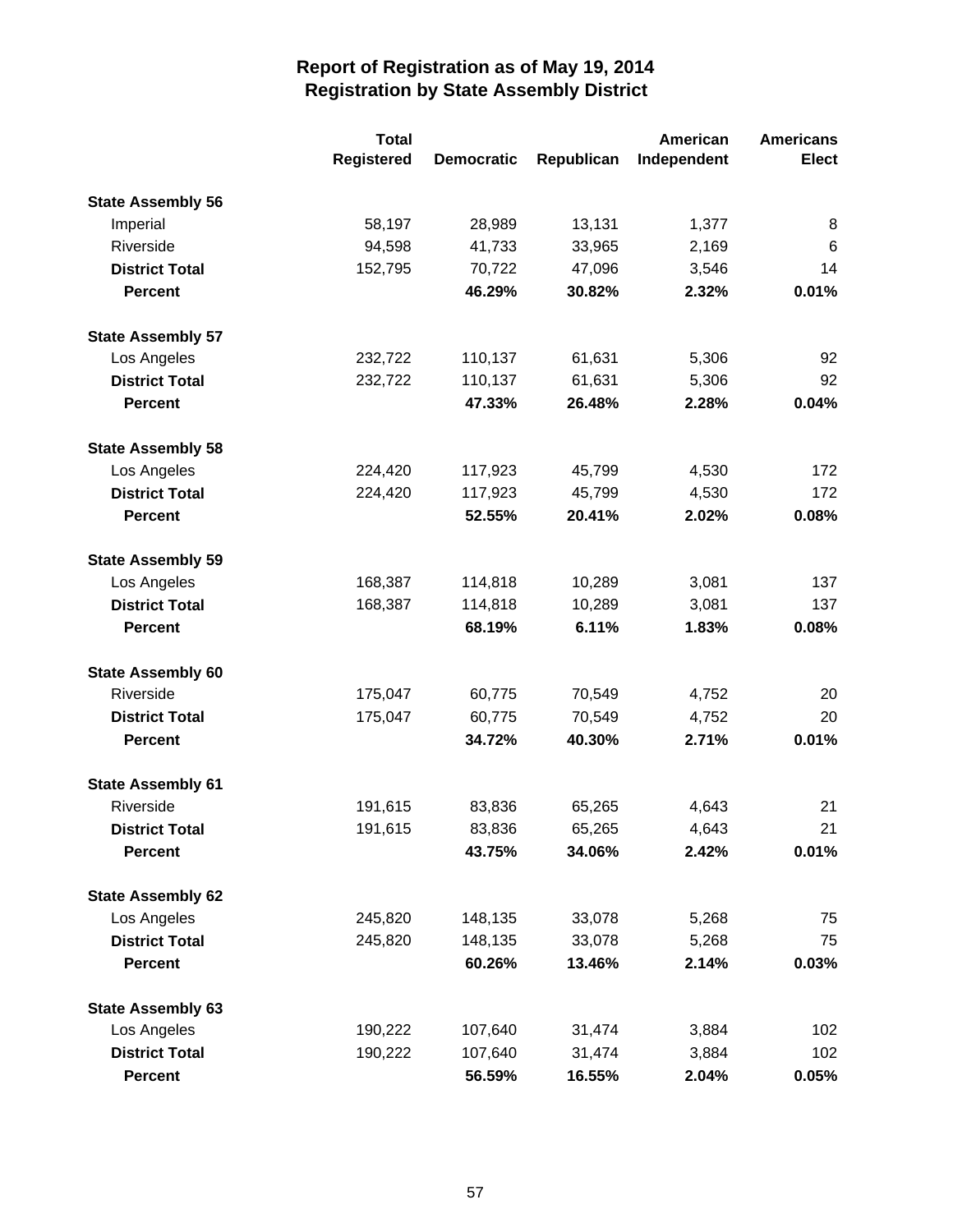|                          |       | Peace and   |         |              |                   |
|--------------------------|-------|-------------|---------|--------------|-------------------|
|                          | Green | Libertarian | Freedom | <b>Other</b> | <b>Preference</b> |
| <b>State Assembly 56</b> |       |             |         |              |                   |
| Imperial                 | 138   | 225         | 233     | 370          | 13,726            |
| Riverside                | 210   | 409         | 244     | 651          | 15,211            |
| <b>District Total</b>    | 348   | 634         | 477     | 1,021        | 28,937            |
| <b>Percent</b>           | 0.23% | 0.41%       | 0.31%   | 0.67%        | 18.94%            |
| <b>State Assembly 57</b> |       |             |         |              |                   |
| Los Angeles              | 808   | 1,184       | 2,061   | 12,886       | 38,617            |
| <b>District Total</b>    | 808   | 1,184       | 2,061   | 12,886       | 38,617            |
| <b>Percent</b>           | 0.35% | 0.51%       | 0.89%   | 5.54%        | 16.59%            |
| <b>State Assembly 58</b> |       |             |         |              |                   |
| Los Angeles              | 725   | 981         | 2,277   | 13,844       | 38,169            |
| <b>District Total</b>    | 725   | 981         | 2,277   | 13,844       | 38,169            |
| <b>Percent</b>           | 0.32% | 0.44%       | 1.01%   | 6.17%        | 17.01%            |
| <b>State Assembly 59</b> |       |             |         |              |                   |
| Los Angeles              | 564   | 567         | 1,757   | 14,387       | 22,787            |
| <b>District Total</b>    | 564   | 567         | 1,757   | 14,387       | 22,787            |
| <b>Percent</b>           | 0.33% | 0.34%       | 1.04%   | 8.54%        | 13.53%            |
| <b>State Assembly 60</b> |       |             |         |              |                   |
| Riverside                | 488   | 1,092       | 855     | 1,297        | 35,219            |
| <b>District Total</b>    | 488   | 1,092       | 855     | 1,297        | 35,219            |
| <b>Percent</b>           | 0.28% | 0.62%       | 0.49%   | 0.74%        | 20.12%            |
| <b>State Assembly 61</b> |       |             |         |              |                   |
| Riverside                | 607   | 1,092       | 971     | 1,279        | 33,901            |
| <b>District Total</b>    | 607   | 1,092       | 971     | 1,279        | 33,901            |
| <b>Percent</b>           | 0.32% | 0.57%       | 0.51%   | 0.67%        | 17.69%            |
| <b>State Assembly 62</b> |       |             |         |              |                   |
| Los Angeles              | 1,262 | 1,319       | 1,412   | 17,330       | 37,941            |
| <b>District Total</b>    | 1,262 | 1,319       | 1,412   | 17,330       | 37,941            |
| <b>Percent</b>           | 0.51% | 0.54%       | 0.57%   | 7.05%        | 15.43%            |
| <b>State Assembly 63</b> |       |             |         |              |                   |
| Los Angeles              | 682   | 879         | 2,654   | 12,222       | 30,685            |
| <b>District Total</b>    | 682   | 879         | 2,654   | 12,222       | 30,685            |
| <b>Percent</b>           | 0.36% | 0.46%       | 1.40%   | 6.43%        | 16.13%            |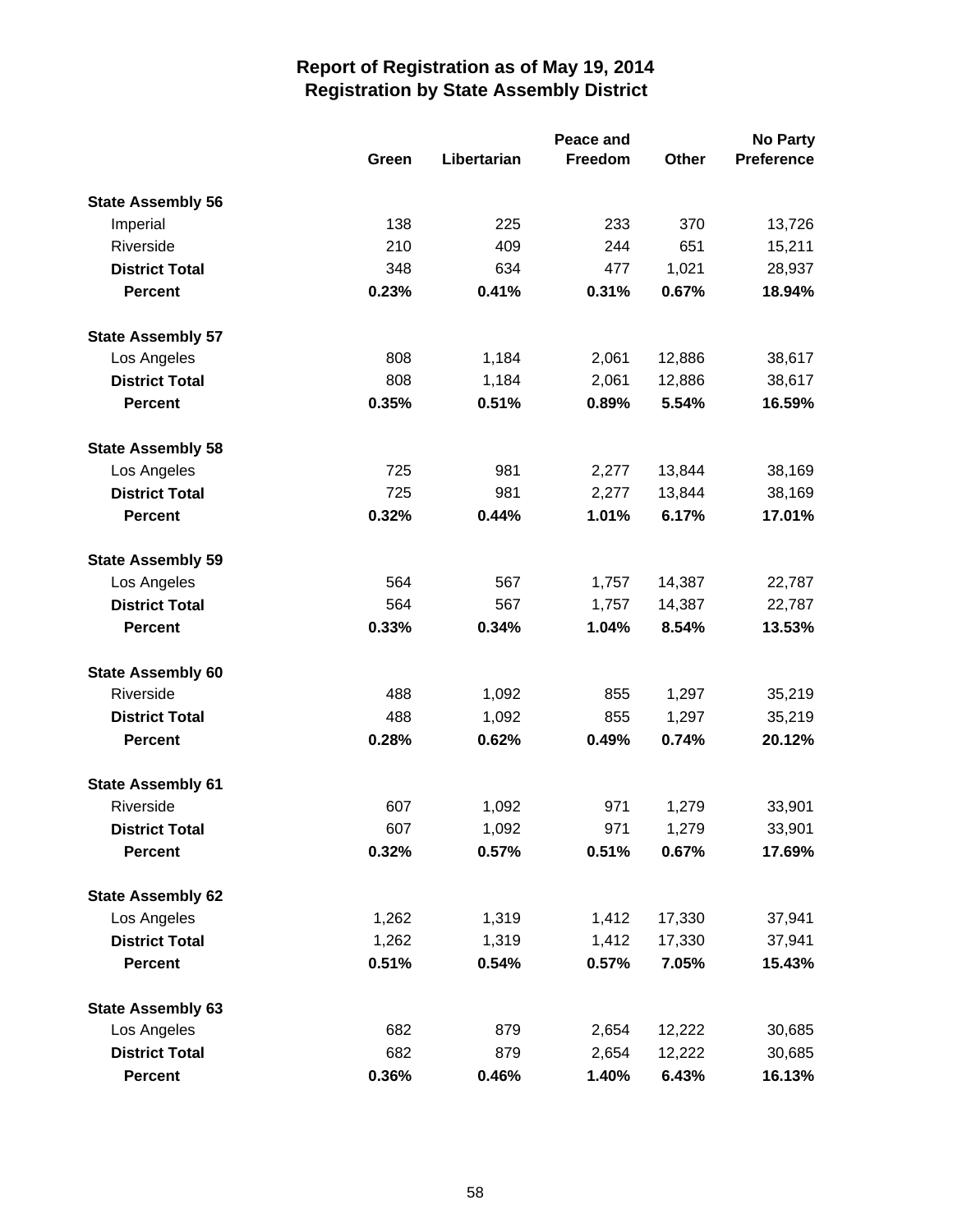|                          | <b>Total</b>      |                   |            | <b>American</b> | <b>Americans</b> |
|--------------------------|-------------------|-------------------|------------|-----------------|------------------|
|                          | <b>Registered</b> | <b>Democratic</b> | Republican | Independent     | <b>Elect</b>     |
| <b>State Assembly 64</b> |                   |                   |            |                 |                  |
| Los Angeles              | 216,001           | 143,098           | 20,742     | 3,937           | 156              |
| <b>District Total</b>    | 216,001           | 143,098           | 20,742     | 3,937           | 156              |
| <b>Percent</b>           |                   | 66.25%            | 9.60%      | 1.82%           | 0.07%            |
| <b>State Assembly 65</b> |                   |                   |            |                 |                  |
| Orange                   | 191,302           | 71,168            | 67,690     | 4,612           | 41               |
| <b>District Total</b>    | 191,302           | 71,168            | 67,690     | 4,612           | 41               |
| <b>Percent</b>           |                   | 37.20%            | 35.38%     | 2.41%           | 0.02%            |
| <b>State Assembly 66</b> |                   |                   |            |                 |                  |
| Los Angeles              | 277,724           | 109,737           | 91,580     | 6,411           | 46               |
| <b>District Total</b>    | 277,724           | 109,737           | 91,580     | 6,411           | 46               |
| <b>Percent</b>           |                   | 39.51%            | 32.98%     | 2.31%           | 0.02%            |
| <b>State Assembly 67</b> |                   |                   |            |                 |                  |
| Riverside                | 202,481           | 57,706            | 90,853     | 7,482           | 20               |
| <b>District Total</b>    | 202,481           | 57,706            | 90,853     | 7,482           | 20               |
| <b>Percent</b>           |                   | 28.50%            | 44.87%     | 3.70%           | 0.01%            |
| <b>State Assembly 68</b> |                   |                   |            |                 |                  |
| Orange                   | 230,624           | 65,836            | 101,561    | 6,107           | 34               |
| <b>District Total</b>    | 230,624           | 65,836            | 101,561    | 6,107           | 34               |
| <b>Percent</b>           |                   | 28.55%            | 44.04%     | 2.65%           | 0.01%            |
| <b>State Assembly 69</b> |                   |                   |            |                 |                  |
| Orange                   | 131,592           | 67,430            | 30,622     | 2,529           | 54               |
| <b>District Total</b>    | 131,592           | 67,430            | 30,622     | 2,529           | 54               |
| <b>Percent</b>           |                   | 51.24%            | 23.27%     | 1.92%           | 0.04%            |
| <b>State Assembly 70</b> |                   |                   |            |                 |                  |
| Los Angeles              | 265,277           | 131,499           | 57,177     | 6,821           | 133              |
| <b>District Total</b>    | 265,277           | 131,499           | 57,177     | 6,821           | 133              |
| <b>Percent</b>           |                   | 49.57%            | 21.55%     | 2.57%           | 0.05%            |
| <b>State Assembly 71</b> |                   |                   |            |                 |                  |
| Riverside                | 19,274            | 4,970             | 9,512      | 843             | 3                |
| San Diego                | 219,515           | 62,823            | 93,380     | 8,804           | 14               |
| <b>District Total</b>    | 238,789           | 67,793            | 102,892    | 9,647           | 17               |
| <b>Percent</b>           |                   | 28.39%            | 43.09%     | 4.04%           | 0.01%            |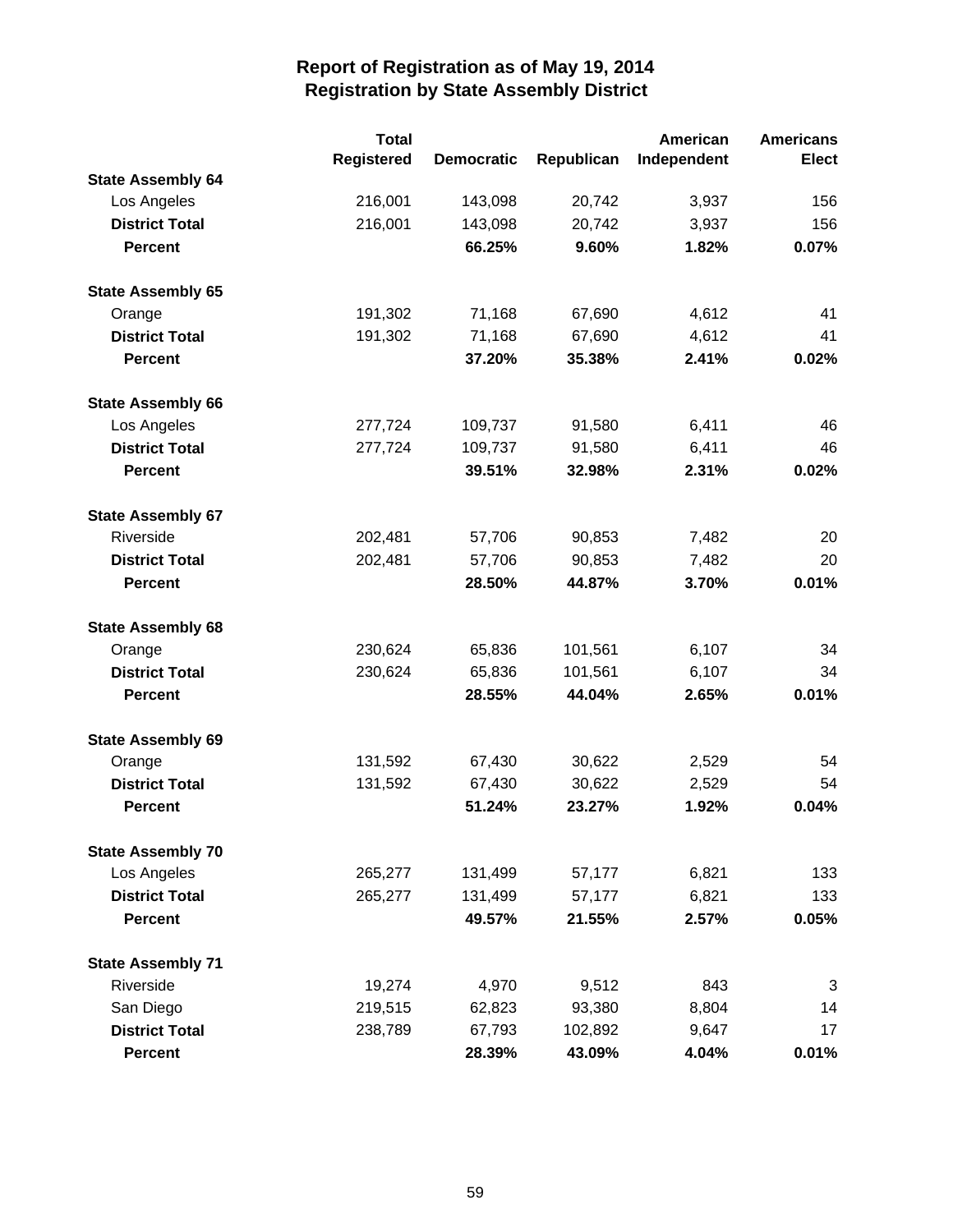|                          | Peace and |             |         |              | <b>No Party</b>   |  |
|--------------------------|-----------|-------------|---------|--------------|-------------------|--|
|                          | Green     | Libertarian | Freedom | <b>Other</b> | <b>Preference</b> |  |
| <b>State Assembly 64</b> |           |             |         |              |                   |  |
| Los Angeles              | 582       | 646         | 2,581   | 14,162       | 30,097            |  |
| <b>District Total</b>    | 582       | 646         | 2,581   | 14,162       | 30,097            |  |
| <b>Percent</b>           | 0.27%     | 0.30%       | 1.19%   | 6.56%        | 13.93%            |  |
| <b>State Assembly 65</b> |           |             |         |              |                   |  |
| Orange                   | 740       | 1,388       | 609     | 688          | 44,366            |  |
| <b>District Total</b>    | 740       | 1,388       | 609     | 688          | 44,366            |  |
| <b>Percent</b>           | 0.39%     | 0.73%       | 0.32%   | 0.36%        | 23.19%            |  |
| <b>State Assembly 66</b> |           |             |         |              |                   |  |
| Los Angeles              | 1,251     | 1,842       | 878     | 17,078       | 48,901            |  |
| <b>District Total</b>    | 1,251     | 1,842       | 878     | 17,078       | 48,901            |  |
| <b>Percent</b>           | 0.45%     | 0.66%       | 0.32%   | 6.15%        | 17.61%            |  |
| <b>State Assembly 67</b> |           |             |         |              |                   |  |
| Riverside                | 593       | 1,395       | 544     | 1,885        | 42,003            |  |
| <b>District Total</b>    | 593       | 1,395       | 544     | 1,885        | 42,003            |  |
| <b>Percent</b>           | 0.29%     | 0.69%       | 0.27%   | 0.93%        | 20.74%            |  |
| <b>State Assembly 68</b> |           |             |         |              |                   |  |
| Orange                   | 832       | 2,034       | 505     | 743          | 52,972            |  |
| <b>District Total</b>    | 832       | 2,034       | 505     | 743          | 52,972            |  |
| <b>Percent</b>           | 0.36%     | 0.88%       | 0.22%   | 0.32%        | 22.97%            |  |
| <b>State Assembly 69</b> |           |             |         |              |                   |  |
| Orange                   | 466       | 917         | 522     | 411          | 28,641            |  |
| <b>District Total</b>    | 466       | 917         | 522     | 411          | 28,641            |  |
| <b>Percent</b>           | 0.35%     | 0.70%       | 0.40%   | 0.31%        | 21.77%            |  |
| <b>State Assembly 70</b> |           |             |         |              |                   |  |
| Los Angeles              | 2,098     | 1,888       | 2,795   | 22,210       | 40,656            |  |
| <b>District Total</b>    | 2,098     | 1,888       | 2,795   | 22,210       | 40,656            |  |
| <b>Percent</b>           | 0.79%     | 0.71%       | 1.05%   | 8.37%        | 15.33%            |  |
| <b>State Assembly 71</b> |           |             |         |              |                   |  |
| Riverside                | 115       | 169         | 64      | 197          | 3,401             |  |
| San Diego                | 852       | 1,837       | 544     | 981          | 50,280            |  |
| <b>District Total</b>    | 967       | 2,006       | 608     | 1,178        | 53,681            |  |
| <b>Percent</b>           | 0.40%     | 0.84%       | 0.25%   | 0.49%        | 22.48%            |  |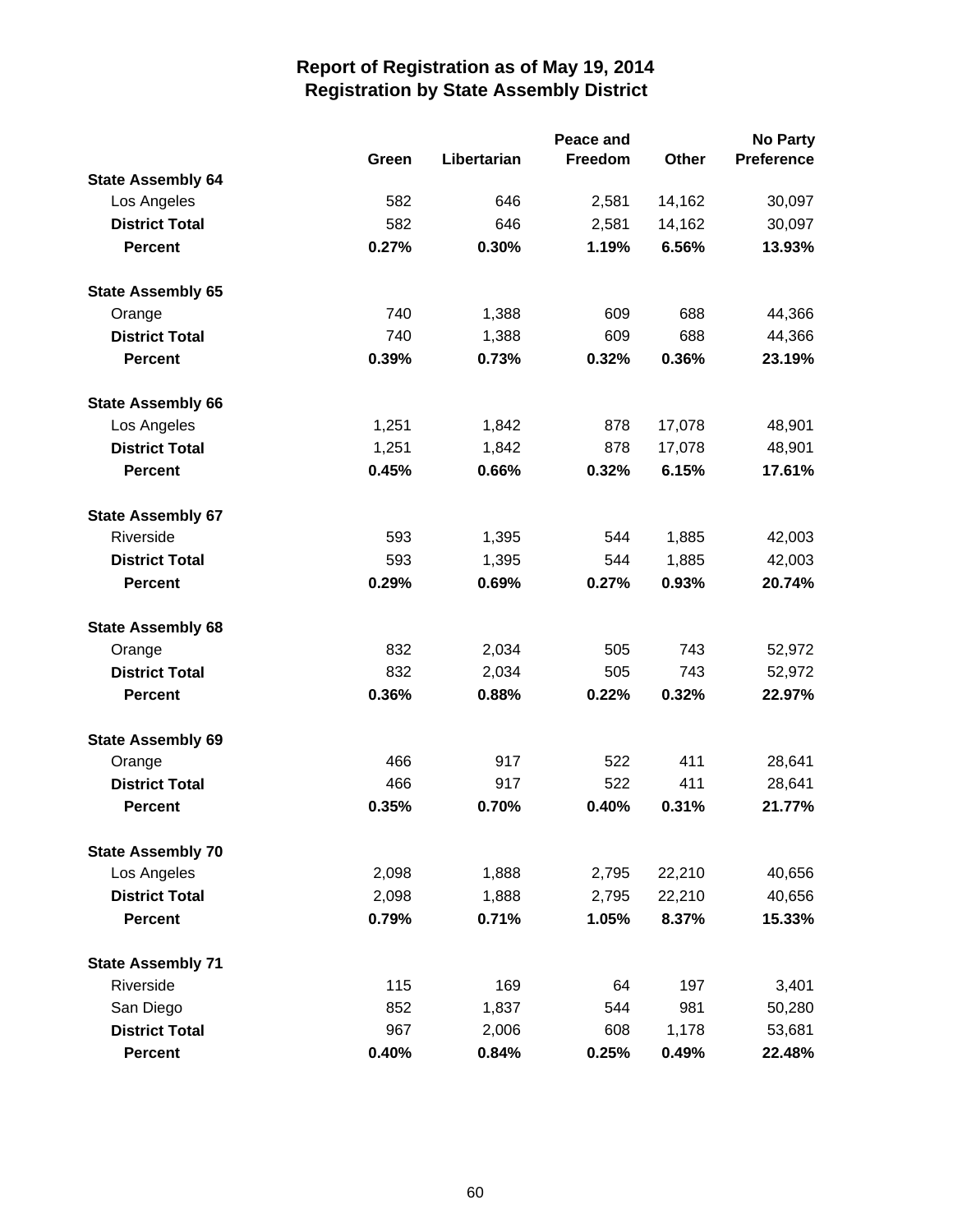|                          | <b>Total</b>      |                   |            | American    | <b>Americans</b> |
|--------------------------|-------------------|-------------------|------------|-------------|------------------|
|                          | <b>Registered</b> | <b>Democratic</b> | Republican | Independent | <b>Elect</b>     |
| <b>State Assembly 72</b> |                   |                   |            |             |                  |
| Orange                   | 222,010           | 69,616            | 91,878     | 5,832       | 52               |
| <b>District Total</b>    | 222,010           | 69,616            | 91,878     | 5,832       | 52               |
| <b>Percent</b>           |                   | 31.36%            | 41.38%     | 2.63%       | 0.02%            |
| <b>State Assembly 73</b> |                   |                   |            |             |                  |
| Orange                   | 261,653           | 66,441            | 124,540    | 8,118       | 37               |
| <b>District Total</b>    | 261,653           | 66,441            | 124,540    | 8,118       | 37               |
| <b>Percent</b>           |                   | 25.39%            | 47.60%     | 3.10%       | 0.01%            |
| <b>State Assembly 74</b> |                   |                   |            |             |                  |
| Orange                   | 260,116           | 75,595            | 107,692    | 7,563       | 31               |
| <b>District Total</b>    | 260,116           | 75,595            | 107,692    | 7,563       | 31               |
| <b>Percent</b>           |                   | 29.06%            | 41.40%     | 2.91%       | 0.01%            |
| <b>State Assembly 75</b> |                   |                   |            |             |                  |
| Riverside                | 52,762            | 13,078            | 24,939     | 2,051       | 3                |
| San Diego                | 167,893           | 44,180            | 73,556     | 6,443       | 15               |
| <b>District Total</b>    | 220,655           | 57,258            | 98,495     | 8,494       | 18               |
| <b>Percent</b>           |                   | 25.95%            | 44.64%     | 3.85%       | 0.01%            |
| <b>State Assembly 76</b> |                   |                   |            |             |                  |
| San Diego                | 229,085           | 70,230            | 86,287     | 8,467       | 20               |
| <b>District Total</b>    | 229,085           | 70,230            | 86,287     | 8,467       | 20               |
| <b>Percent</b>           |                   | 30.66%            | 37.67%     | 3.70%       | 0.01%            |
| <b>State Assembly 77</b> |                   |                   |            |             |                  |
| San Diego                | 257,299           | 77,321            | 94,941     | 8,051       | 16               |
| <b>District Total</b>    | 257,299           | 77,321            | 94,941     | 8,051       | 16               |
| Percent                  |                   | 30.05%            | 36.90%     | 3.13%       | 0.01%            |
| <b>State Assembly 78</b> |                   |                   |            |             |                  |
| San Diego                | 261,680           | 103,669           | 66,346     | 8,703       | 18               |
| <b>District Total</b>    | 261,680           | 103,669           | 66,346     | 8,703       | 18               |
| <b>Percent</b>           |                   | 39.62%            | 25.35%     | 3.33%       | 0.01%            |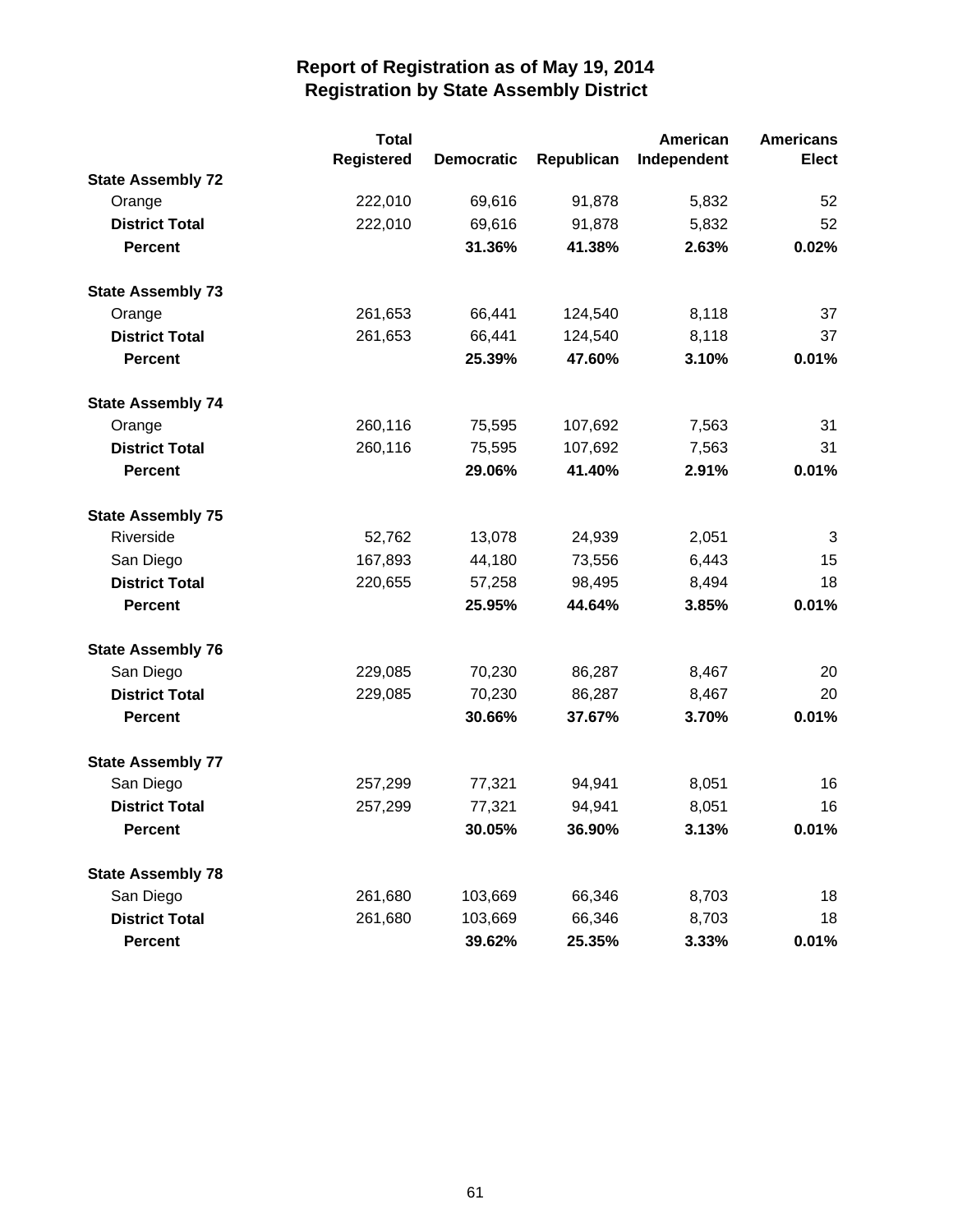|                          |       |             | Peace and |              | No Party          |
|--------------------------|-------|-------------|-----------|--------------|-------------------|
|                          | Green | Libertarian | Freedom   | <b>Other</b> | <b>Preference</b> |
| <b>State Assembly 72</b> |       |             |           |              |                   |
| Orange                   | 819   | 1,693       | 722       | 798          | 50,600            |
| <b>District Total</b>    | 819   | 1,693       | 722       | 798          | 50,600            |
| <b>Percent</b>           | 0.37% | 0.76%       | 0.33%     | 0.36%        | 22.79%            |
| <b>State Assembly 73</b> |       |             |           |              |                   |
| Orange                   | 1,011 | 2,216       | 436       | 811          | 58,043            |
| <b>District Total</b>    | 1,011 | 2,216       | 436       | 811          | 58,043            |
| <b>Percent</b>           | 0.39% | 0.85%       | 0.17%     | 0.31%        | 22.18%            |
| <b>State Assembly 74</b> |       |             |           |              |                   |
| Orange                   | 1,365 | 2,553       | 524       | 918          | 63,875            |
| <b>District Total</b>    | 1,365 | 2,553       | 524       | 918          | 63,875            |
| <b>Percent</b>           | 0.52% | 0.98%       | 0.20%     | 0.35%        | 24.56%            |
| <b>State Assembly 75</b> |       |             |           |              |                   |
| Riverside                | 145   | 406         | 90        | 469          | 11,581            |
| San Diego                | 659   | 1,414       | 446       | 554          | 40,626            |
| <b>District Total</b>    | 804   | 1,820       | 536       | 1,023        | 52,207            |
| <b>Percent</b>           | 0.36% | 0.82%       | 0.24%     | 0.46%        | 23.66%            |
| <b>State Assembly 76</b> |       |             |           |              |                   |
| San Diego                | 1,226 | 1,998       | 537       | 718          | 59,602            |
| <b>District Total</b>    | 1,226 | 1,998       | 537       | 718          | 59,602            |
| <b>Percent</b>           | 0.54% | 0.87%       | 0.23%     | 0.31%        | 26.02%            |
| <b>State Assembly 77</b> |       |             |           |              |                   |
| San Diego                | 956   | 1,941       | 398       | 819          | 72,856            |
| <b>District Total</b>    | 956   | 1,941       | 398       | 819          | 72,856            |
| <b>Percent</b>           | 0.37% | 0.75%       | 0.15%     | 0.32%        | 28.32%            |
| <b>State Assembly 78</b> |       |             |           |              |                   |
| San Diego                | 2,155 | 2,596       | 716       | 894          | 76,583            |
| <b>District Total</b>    | 2,155 | 2,596       | 716       | 894          | 76,583            |
| Percent                  | 0.82% | 0.99%       | 0.27%     | 0.34%        | 29.27%            |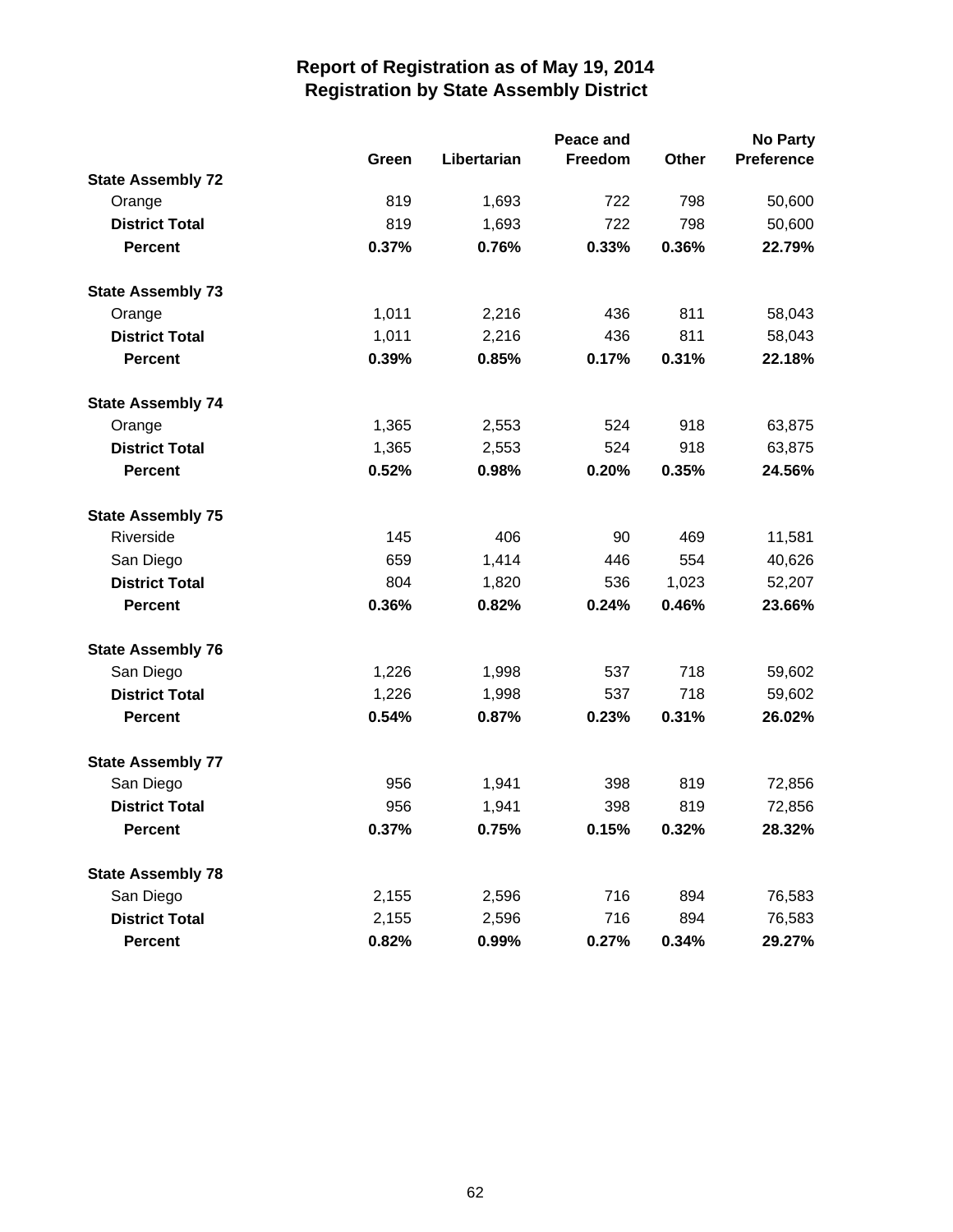|                          | Total<br><b>Registered</b> | <b>Democratic</b> | Republican | American<br>Independent | <b>Americans</b><br><b>Elect</b> |
|--------------------------|----------------------------|-------------------|------------|-------------------------|----------------------------------|
| <b>State Assembly 79</b> |                            |                   |            |                         |                                  |
| San Diego                | 229,252                    | 95,351            | 60,972     | 7,423                   | 24                               |
| <b>District Total</b>    | 229,252                    | 95,351            | 60,972     | 7,423                   | 24                               |
| <b>Percent</b>           |                            | 41.59%            | 26.60%     | 3.24%                   | $0.01\%$                         |
| <b>State Assembly 80</b> |                            |                   |            |                         |                                  |
| San Diego                | 180,117                    | 85,245            | 35,211     | 4,649                   | 29                               |
| <b>District Total</b>    | 180,117                    | 85,245            | 35,211     | 4,649                   | 29                               |
| <b>Percent</b>           |                            | 47.33%            | 19.55%     | 2.58%                   | 0.02%                            |
| <b>State Total</b>       | 17,722,006                 | 7,692,670         | 5,036,610  | 475,914                 | 3,674                            |
| <b>Percent</b>           |                            | 43.41%            | 28.42%     | 2.69%                   | 0.02%                            |